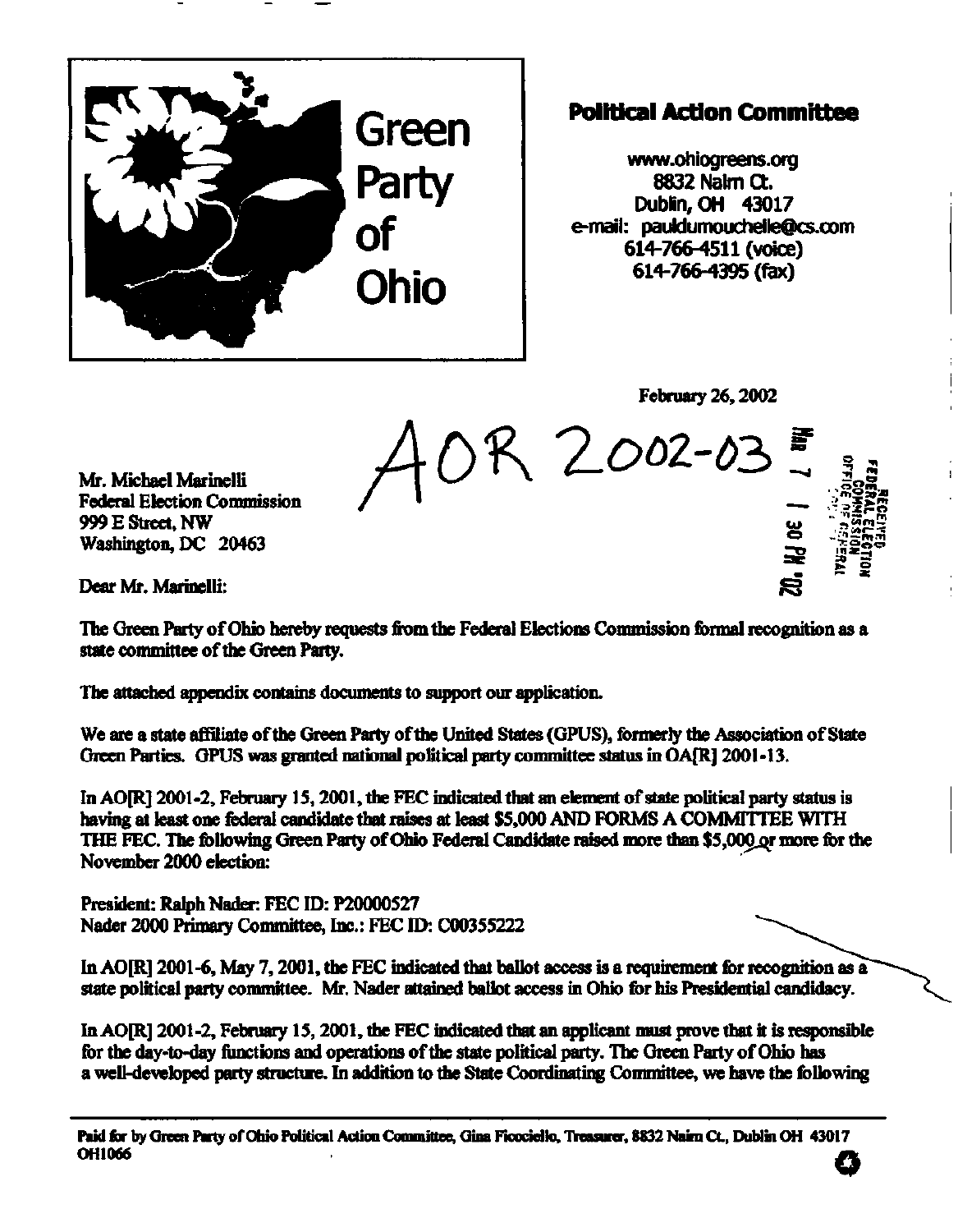### **Green Party of Ohio—2/25/02—Page 2**

**elected statewide officers: Paul Dumouchelle, Convener; Bob Gragson, Secretary; Gina Ficociello, Treasurer.** 

**We have by-laws (Exhibit A) and hold statewide meetings every two months; attached are the minutes from the previous two (Exhibit B).** 

**Our communications structure includes a website [\(www.ohiogreens.org\)](http://www.ohiogreens.org) and an electronic newsletter (Exhibit C).** 

**We have nine locals geographically dispersed throughout the state. Our list of locals is included in the minutes from the State meetings (Exhibit B) and is also available on our website.** 

**Our financial structure consists of bank accounts with Champaign National Bank of Urbana. Our Federal PAC account number is (C00361022), with end of year 2001 funds totaling \$361.52. Our State PAC account number is OH 1066, with end of year 2001 funds totaling \$1,457.83.** 

**Please feel free to contact me if you have any further questions about this application.** 

**Sincerely,** 

medslle

**Paul Dumouchelle Convener, Green Party of Ohio**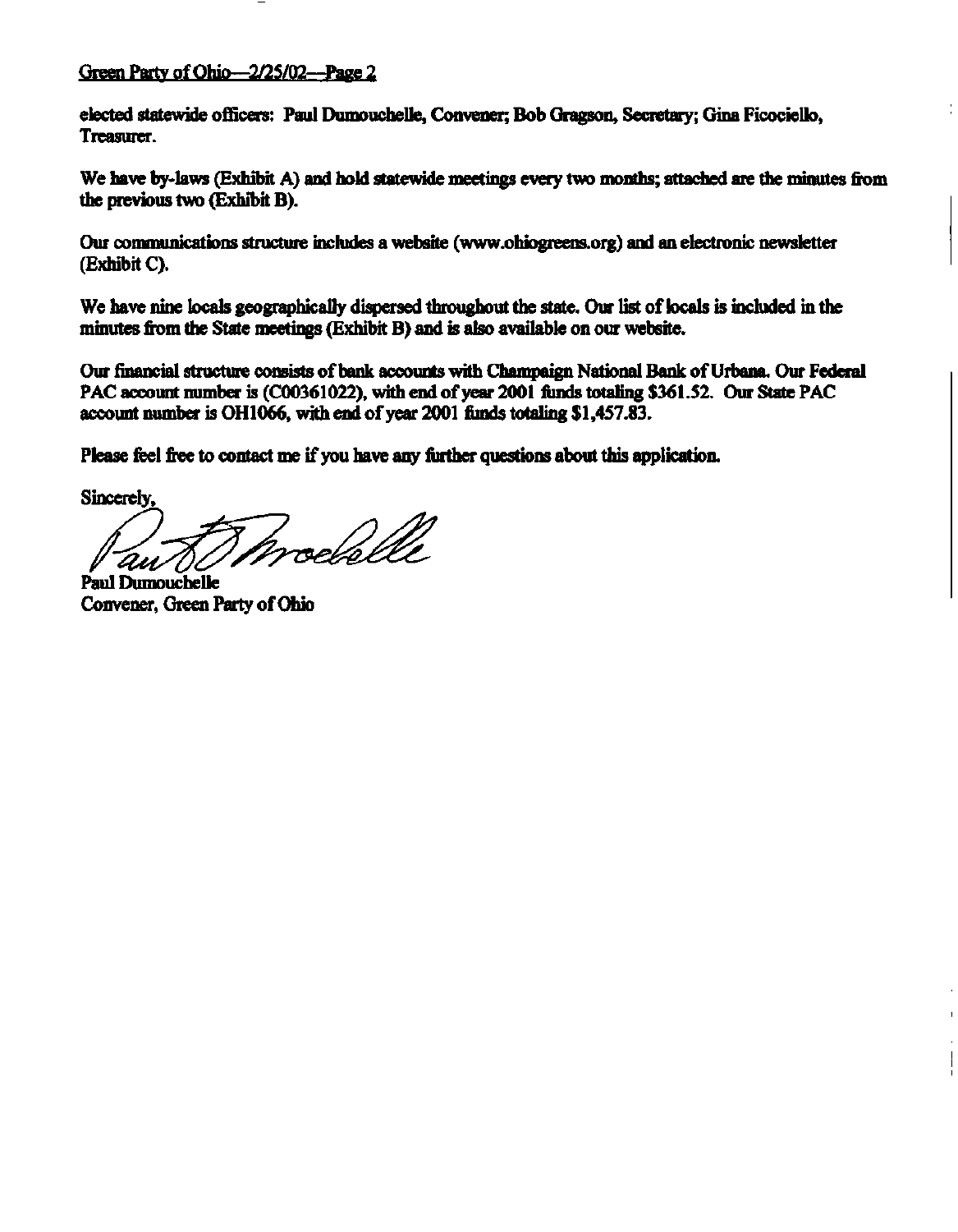

**CONSTITUTION AND BYLAWS OF THE GREEN PARTY OHIO**  as required by the State of Ohio - ORC 3517.02

**Contents Preamble Article I Article II Article III Article IV Article V Article VI**  NAME AND PURPOSE MEMBERSHIP AND PARTY ORGANIZATIONS DECISION MAKING BODIES, FUNCTIONARIES, OFFICIALS AND REQUIRED MEETINGS ^ ORGANIZATIONAL POLICIES AND TRANSPARENCY MEETING PROCESS AND AGREEMENT-SEEKING DECISION-MAKING GUIDELINES



#### **Preamble**

We the people, in order to form a political party committed to Ecological Wisdom, Social Justice, Nonviolence and Democracy, and according to the laws and customs of the State of Ohio, do hereby set forth the Constitution and Bylaws of the Green Party of Ohio. The organization created by the adoption of this document replaces any previous formation calling itself the Green Party of Ohio.

The Green Party of Ohio is a political party that is democratically structured. We seek to comply with state laws and organize along the lines of existing politicai jurisdictions within the state of Ohio.

The purpose of this document is threefold:

1. To accurately describe the form of our political party in a way that facilitates its development, organization and sustenance.

2. To satisfy the requirements of the Ohio Revised Code regarding political parties existing in the State of Ohio.

3. To grant specific and limited authority to the various parts of the Green Party of Ohio.

#### **Article I - NAME AND PURPOSE**

A. The name of this political party is the Green Party of Ohio (herein after GPOHIO).

**B. Mission Statement:** 

**<http://www.obiogreens.org/aboutus/bylaws.html>2/12/2002**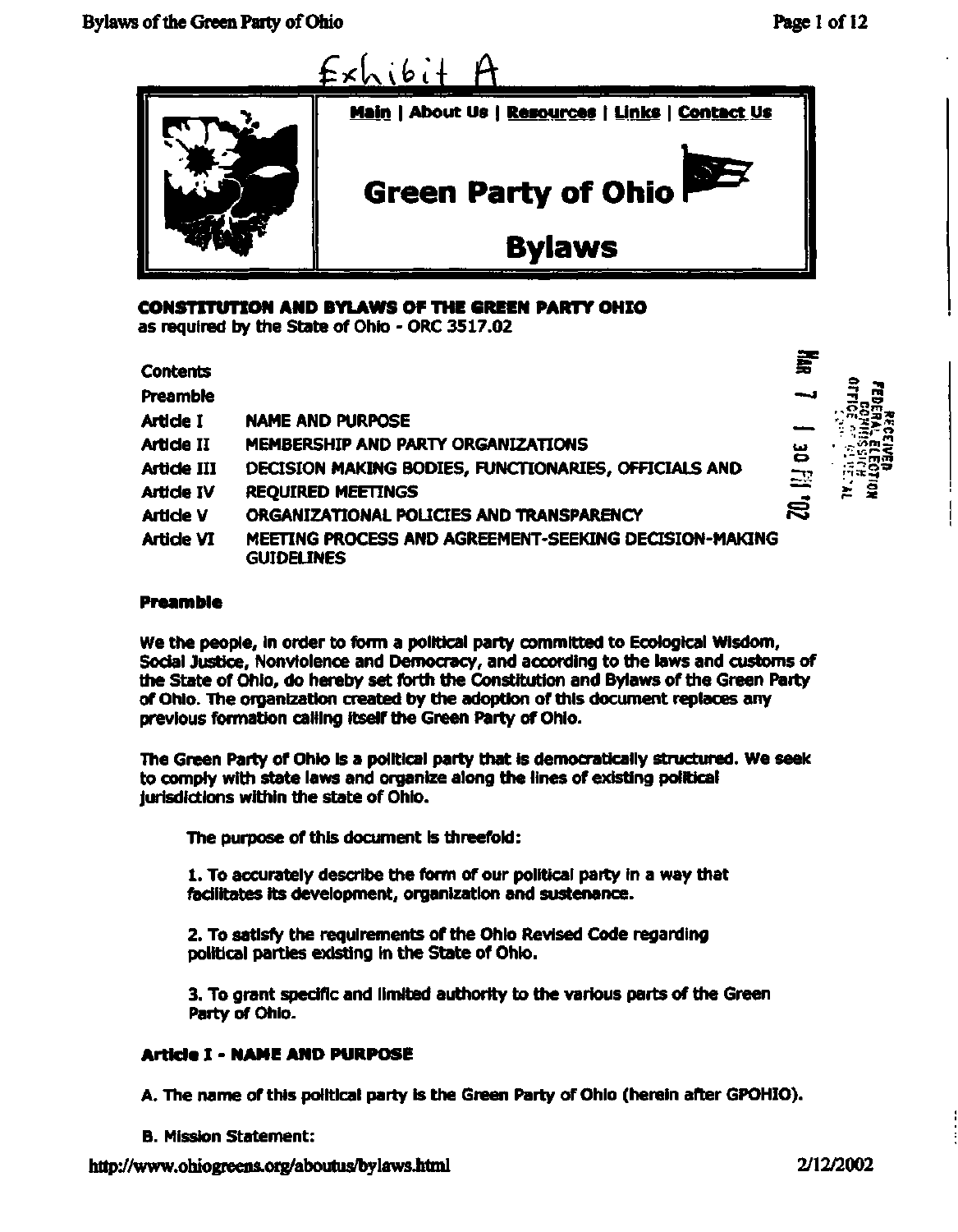The GPOHIO exists in order to focus the political power of the people to:

- preserve and restore viable ecosystems,
- establish social justice and equity,
- foster participatory democracy,
- promote and practice nonviolence as a means of conflict resolution, and
- ensure the rights of a community-based economic system for all people.

#### C. Key Values

The GPOHIO, like other Green Parties, is based on values. These values are: Ecological Wisdom, Social Justice, Nonviolence, Grassroots Democracy, Community Based Economics, Respect for Diversity, Decentralism, Personal and Global Responsibility,

Feminism, and Future Focus.

#### **Article I I - MEMBERSHIP AND PARTY ORGANIZATIONS**

A. Membership in the GPOHIO may include:

- 1. Qualified electors who vote in the primary elections of the GPOHIO.
- 2. Qualified electors who have signed the petition to form the GPOHIO.

3. Qualified electors who have signed a Declaration of Candidacy petition for a Green Party candidate.

4. Political candidates who run as candidates of the Green Party, whether or not these candidates are endorsed by the GPOHIO or its parts.

5. All those persons who actively participate in a local Green Party organization who desire to be identified as members.

B. Green Party Organizations aligned with the GPOHIO may include:

1. Regional, county, municipal, ward and precinct organizations which meet the following criteria and which have agreed to be organized according to these bylaws and the constitution of the GPOHIO:

a. a membership list must be filed with the GPOHIO State Secretary upon alignment with the GPOHIO and must be kept current. (All local Green Party organizations must include at least one member as defined in Article II-A.)

b. a mission statement of the Local Green Party Organization must be filed with the GPOHIO State Secretary and it must include as a purpose of its existence, "the formation, development and sustenance of the GPOHIO."

2. Local Green Party Organizations are autonomous and operate without direction from the party and may be considered PACs under state law. They are therefore required to file their own campaign finance reports to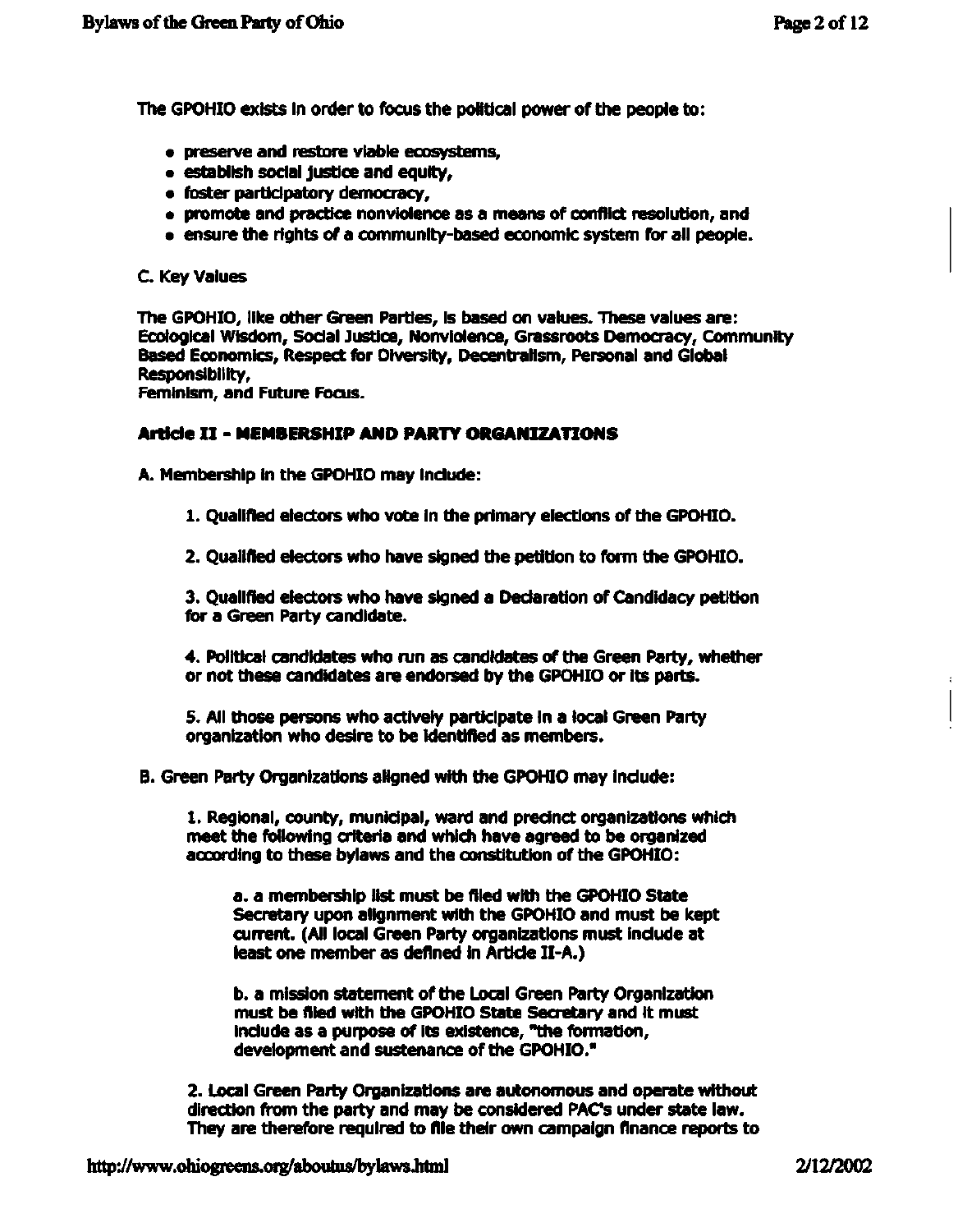the State of Ohio; the GPOHIO takes no responsibility for this task and will deny any association with a Local Green Party Organization which is not formed and functioning in accordance with state laws.

3. PACs, political organizations, campaign committees, specific issue committees and task forces which are created by and accountable to the GPOHIO Convention and State or County Coordinating Committees and operating under the authorization and direction of the Party, must provide complete financial reporting to the Treasurer for inclusion within the Party's reports. (Note: Coordinating Committees in the Green Party play the role of Central Committees in other parties).

C. All PACs, Candidate Committees, etc., are considered separate from and unaffiliated with the GPOHIO unless they have been created by and are accountable to the Green Party of Ohio Convention, the State or County Coordinating Committees.

#### **Article II I - DECISION MAKING BODIES, OFFICIALS, FUNCTIONARIES, AND RECALL**

A. Decision-Making Bodies

1. The highest decision making body of the GPOHIO is the part of the Ohio electorate that votes the Green Party ticket.

2. The Convention, consisting of delegates of Local Green Party organizations of the GPOHIO, is empowered to set broad goals, objectives and policies, ratify the platform, elect representatives and delegates, endorse and certify candidates in the name of the GPOHIO, adopt and modify this Constitution and Bylaws, and allow for review of the performance of the State, Regional and County Coordinating Committees.

a. Voting apportionment - At such time as is necessary, the Convention or Credentials Committee established by the GPOHIO Coordinating Committee may adopt rules for apportioning votes to the local Green Party organizations which are related to Green Values and levels of organization, membership and population and/or existing political jurisdictions. Until that time, if voting at the Convention, votes will be apportioned according to this formula: one vote per delegate present.

b. General, nonspecific or unassigned proxy voting is not allowed.

3. Central Committees of Minor Political Parties in Ohio

a. State Coordinating Committee and/or officials shall be chosen in accordance with party rules and the names and addresses of members of the coordinating committee and party officers shall be filed with the secretary of state. (Note: Coordinating Committees in the Green Party fulfill the same role as Central Committees in other parties, this is the proposed interim form of the State Coordinating Committee that fits legal requirements for Minor Parties - an alternative

Ł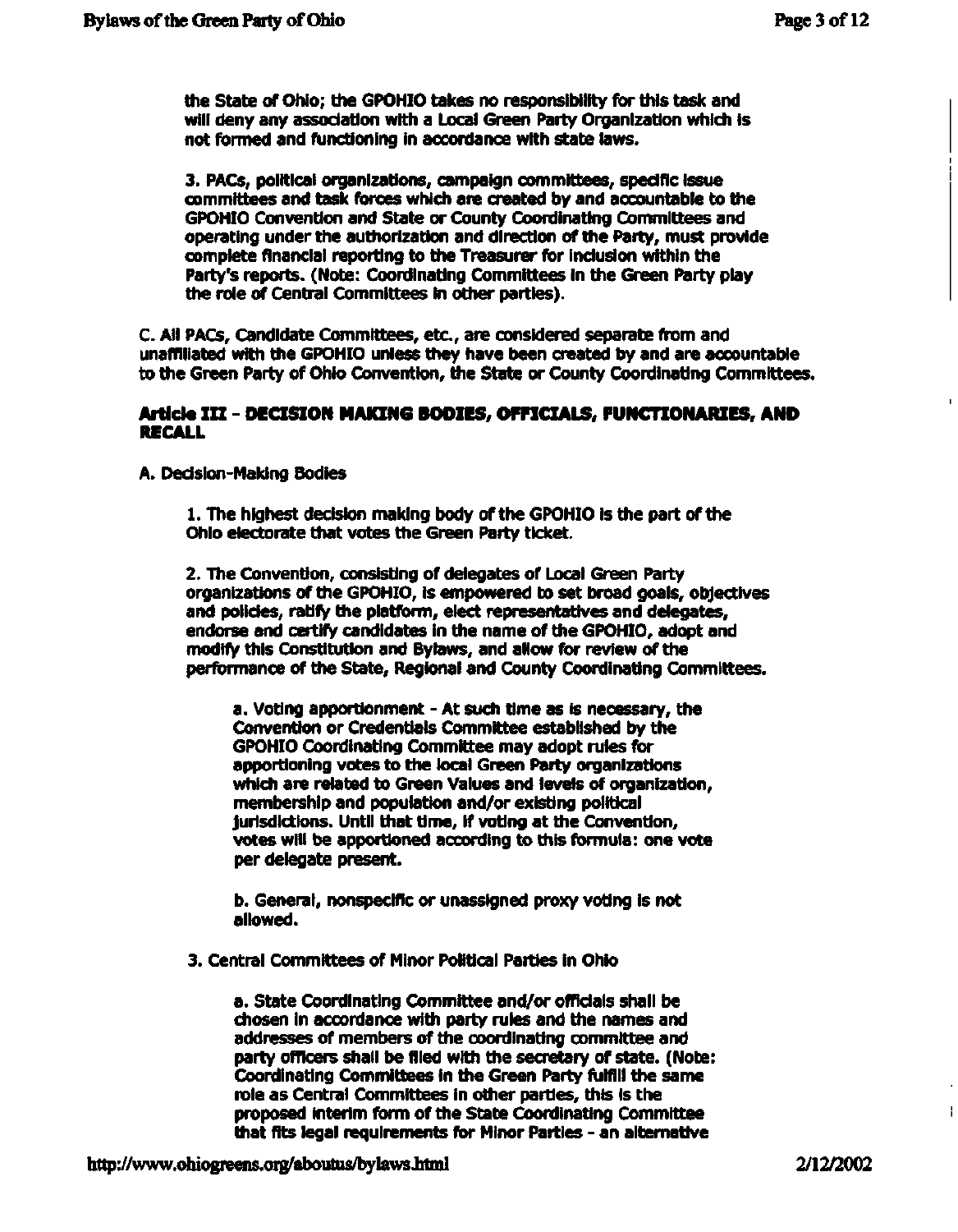**approach is required upon reaching intermediate or major party status.)** 

**b. The State Coordinating Committee is responsible for preparing the platform ratification process and candidate endorsement and elector selection process to be used at the Convention, and for interpreting, strategizing and implementing plans for achieving the goals, objectives and policies set by the Convention. This includes the raising and expending of funds towards these ends in the name of the GPOHIO; the endorsement of activities by, and the participation in coalitions by the Green Party of Ohio; the continued formation, development, and sustenance of the Green Party of Ohio; the cultivation and nomination of future and present candidates for office, including the endorsement of these candidates in the name of the State Coordinating Committee; the upholding of and the implementation of the Constitution and Bylaws of the GPOHIO, including making recommendations to the Convention for their improvement, and the representation and advocacy of the GPOHIO in all of its affairs. Endorsements of State and Federal candidates be made by the GPOHIO Coordinating Committee or Convention.** 

**The State Coordinating Committee may choose to delegate tasks for which it is responsible to subcommittees as necessary, however, ultimate responsibility for carrying out these tasks is nontransferable and remains the State Coordinating Committee's. Members of the State Coordinating Committee shall not be personally liable for monetary damages for any action taken, or any failure to take any action, to the fullest extent permitted by law. The GPOHIO shall indemnify any member of the State Coordinating Committee to the fullest extent of the law.** 

**c. Officials to be chosen by the State Coordinating Committee: Convener(s) of the State Coordinating Committee, Various Secretaries, Treasurer, and/or others as necessary.** 

**d. A Regional or County Coordinating Committee of the GPOHIO may exist in any region or county provided they are chartered by the Convention or State Coordinating Committee and are accountable to the Convention and State Committee. Any local Green Party Organization which adequately and democratically represents the election precincts and wards in a region or county may be chartered by the Convention or State Coordinating Committee and become a Regional or County Coordinating Committee of the GPOHIO.** 

#### **B. Officials**

**1. The Convener is responsible for arranging the bringing together of**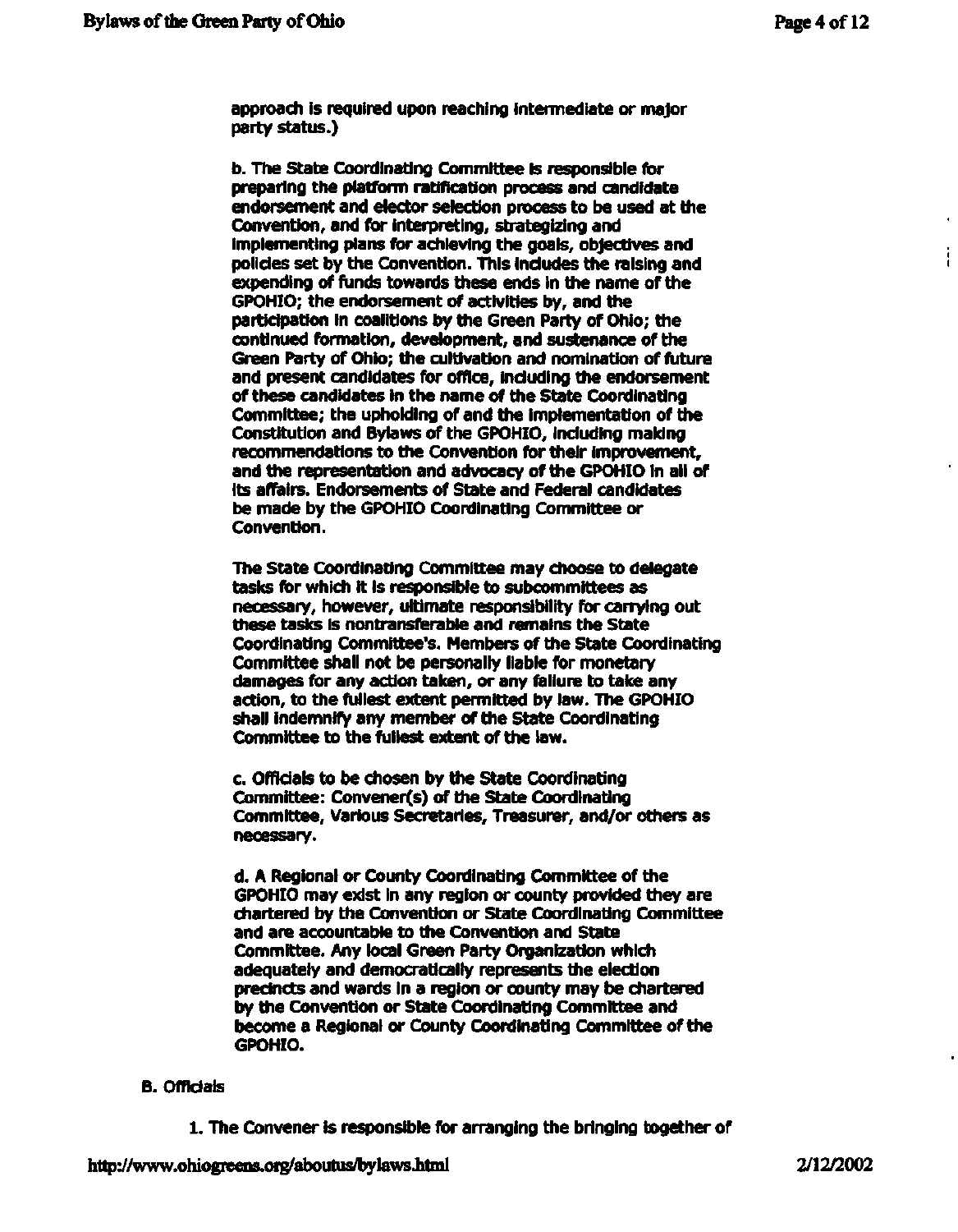**participants, possible agenda items, miscellaneous details of a meeting, and the other functionaries, especially a facilitator.** 

**2. The GPOHIO Secretary is responsible for maintaining the current mailing lists of all local Green Party organizations and their members, State Coordinating Committee members, etc. The lists of Coordinating Committee members. Party Officials, Local Green Party organizations including their mission statements and addresses must be maintained on the Internet Web page and must be made available to members upon request.** 

#### **C. Functionaries**

**1. The Facilitator/Co-Facilitator conducts the process of the meeting at the discretion of the meeting participants. Their primary task is the orchestration of the flow of input into the meeting. The facilitator is never the presenter of an agenda item. Their role is (literally) to make it easier for the group to express its ideas and identify agreement on issues. Tasks include:** 

- **a. calling the group back to the agenda,**
- **b. keeping member comments short and to the point,**
- **c. restating comments for clarity as needed,**

**d. applying various processes and rules when appropriate, and** 

**e. being attentive to the needs and input of the timekeepers, minutetakers, process observers, starting and stopping the meeting on time, and generally keeping things moving along at a timely pace.** 

**Facilitators must remain nonpartisan and objective. If they perceive a conflict of interest or become emotionally charged by a particularly intense exchange or agenda item, they should allow a co-fadlitator or other acceptable meeting participant to facilitate the meeting. The facilitator may be removed from the position at any time by the agreement of the meeting participants. The Convener and the Facilitator may not be the same person.** 

**2. The Recording Secretary is responsible for assuring the recording the proceedings of the meeting, noting all decisions as separate "minutes," and for producing a written copy of the minutes and a summary of the content of major discussions for distribution to the group:** 

**a. at the time of a decision by the group, the Recording Secretary should read out loud a written copy of the tentative agreement;** 

**b. a copy of the list of attendees, minutes and summary of each, Convention and State Coordinating Committee Meeting shall be mailed to each member of the State Coordinating Committee and to each Local Green Party organization (and affiliated organization, if requested) and this record shall be posted on the Internet Web site;**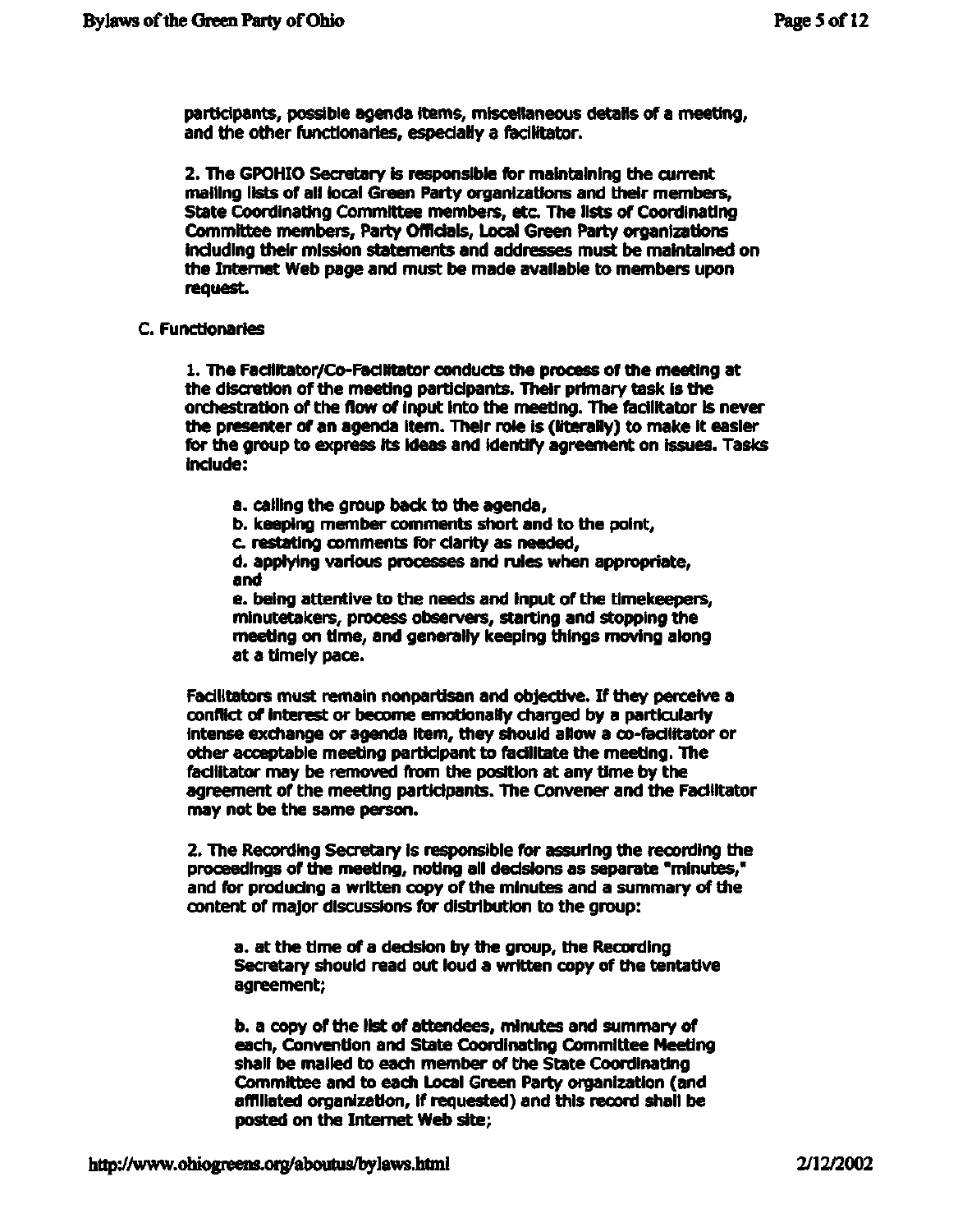c. costs incurred and environmental impact shall be minimized by using electronic communication where possible, a hard copy shall be maintained by the Secretary and provided at cost to any member upon request; and

d. a proposal that is submitted to the group should be written in its final form including amendments, clarifications and refinements, and given to the Secretary for inclusion in the minutes. This guarantees that all agreed upon items get included and frees the minutetaker for other duties.

4. The Treasurer is legally responsible for keeping detailed records of everything received or given, providing reports to the Convention and State Coordinating Committee and filing campaign finance reports as required by state law. The State Coordinating Committee shall indemnify the Treasurer to the fullest extent of the law. (There may be treasurers of Local Green Party Organizations who are responsible for the record keeping and reporting activities of that particular organization.)

5. Other offices as determined, including but not limited to Corresponding Secretary, Press and Media Secretary, Membership Chairperson, Auditor, Parliamentarian, Issue Campaign Chairpersons, etc.)

D. Recall of the Members of the Coordinating Committees including Officials

1. Individual members of the coordinating committees may be recalled by the bodies that appoint them, by the other members of the coordinating committee or by the Convention. Members of the coordinating committees must be available during the required meeting agenda time allotted for review of their activities and for questions from the participants, or face recall or probation.

2. 75% of the participants voting for recall removes the coordinating committee member from the coordinating committee.

3. 66-2/3% of participants voting for recall places the coordinating committee member on probation until the next required meeting. No coordinating committee member while on probation may be an official of the GPOHIO.

#### **Article IV - REQUIRED MEETINGS**

A. This Constitution and Bylaws will go into effect when three or more local Green Party organizations ratify these Bylaws and Constitution as agreed upon by the GPOHIO Committee at the August 26, 2000 meeting.

B. Biannual Convention - the GPOHIO shall meet once every two years in order to nominate, or certify candidates, ratify platform positions, initiate projects and issue campaigns, modify the Constitution and Bylaws, review the performance of the State Coordinating Committee, etc.

1. At the convention immediately prior to the gubernatorial election the meeting shall include the ratification of a state platform, the ratification of platform proposals to a national convention and the certification to the

ı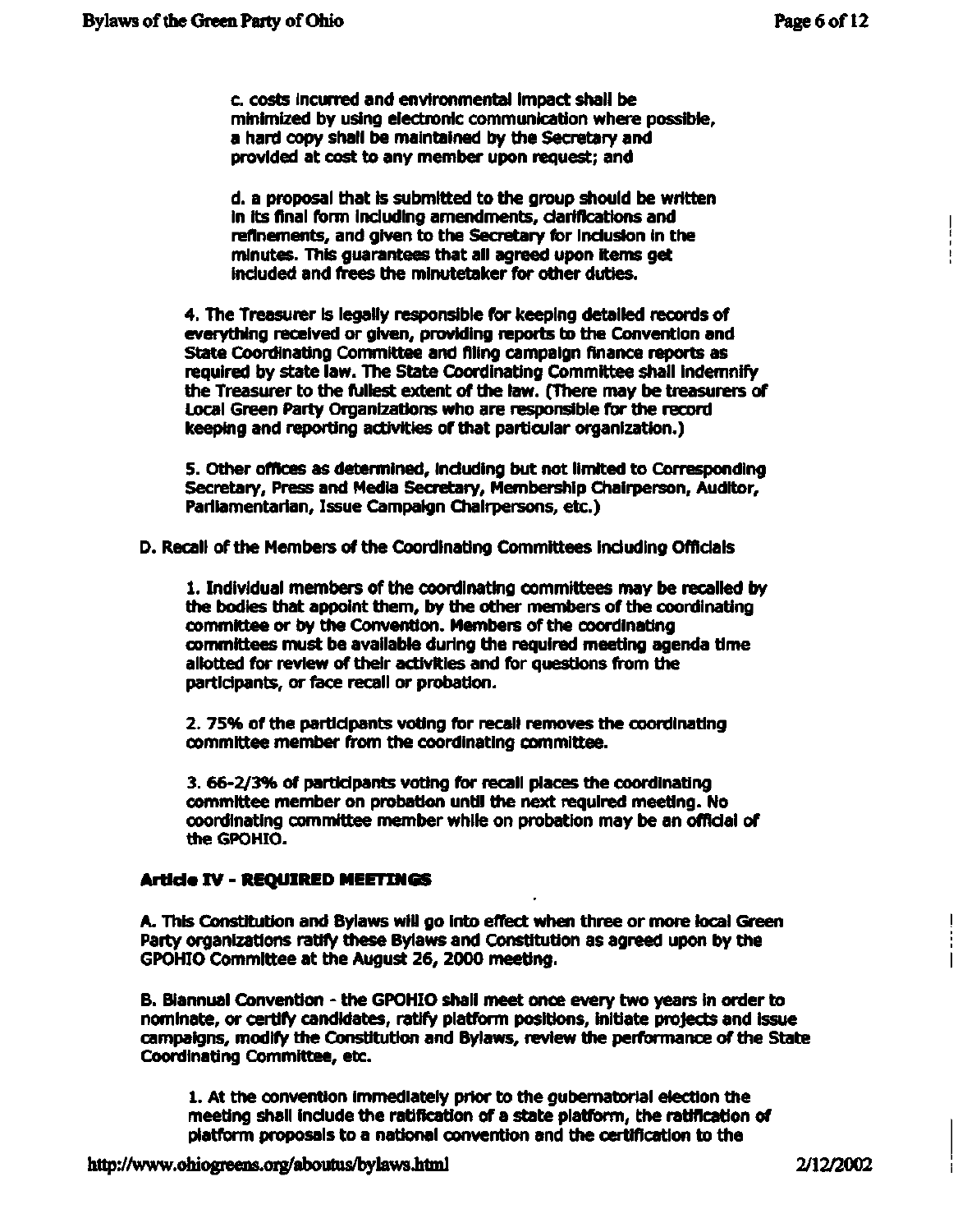ballot of candidates for Governor, Lt. Governor and other statewide offices as necessary.

2. At the convention immediately prior to the presidential election the meeting shall include, the ratification of platform proposals to a national convention, the certification to the ballot of presidential and vice presidential candidates and others as necessary, and the selection of presidential electors and delegates to the national convention of the Green Party.

3. The certification of candidates is not necessary if they have been selected through a primary election instead.

C. Coordinating Committee Meetings - ORC 3517.03, 5317.14, 3517.05, 3517.06

1. Members-elect of the State, Regional and County Coordinating Committees will meet in even-numbered years within three weeks following the convention, the first such meeting shall be called to order by the retiring Convener at which time, the committee shall proceed to organize by the selection of such officials as these rules provide.

2. Terms of Committee members shall be for two years.

3. In case of vacancies due to death, resignation, failure to elect, or removal from the precinct, ward, township, or district from which a committee member was chosen, the committee shall All the vacancy for the unexpired term by a majority vote of the committee. The local Green Party Organization(s) existing within the jurisdiction in which a vacancy occurs may choose to appoint committee members to be accepted by the committee by majority vote.

4. Upon being recognized as a political party by the state of Ohio, a list of the names and addresses of the members and officers of the coordinating committees and their executive committees (if they exist) shall be filed by the secretary of each committee in the office of the Board of Elections of the county in which such committee exists promptly after the organization of such committee and in the office of the Secretary of All changes shall be promptly reported to the Local County Board of Elections and the Secretary of State. These lists will be open for inspection at all times when the offices where they are filed are open. (See ORC 3517.06)

#### **Article V** - **ORGANIZATIONAL POLICY AND TRANSPARENCY**

A. Openness and Internal Democracy

1. All required meetings and records of required meetings, decisions, and finances of the GPOHIO and its Local Green Party Organizations shall be open to the members of the GPOHIO, the media and the general public.

2. Participation in task force and project meetings may be limited to the active members of those groups only to the extent required to protect the strategic interests of the GPOHIO.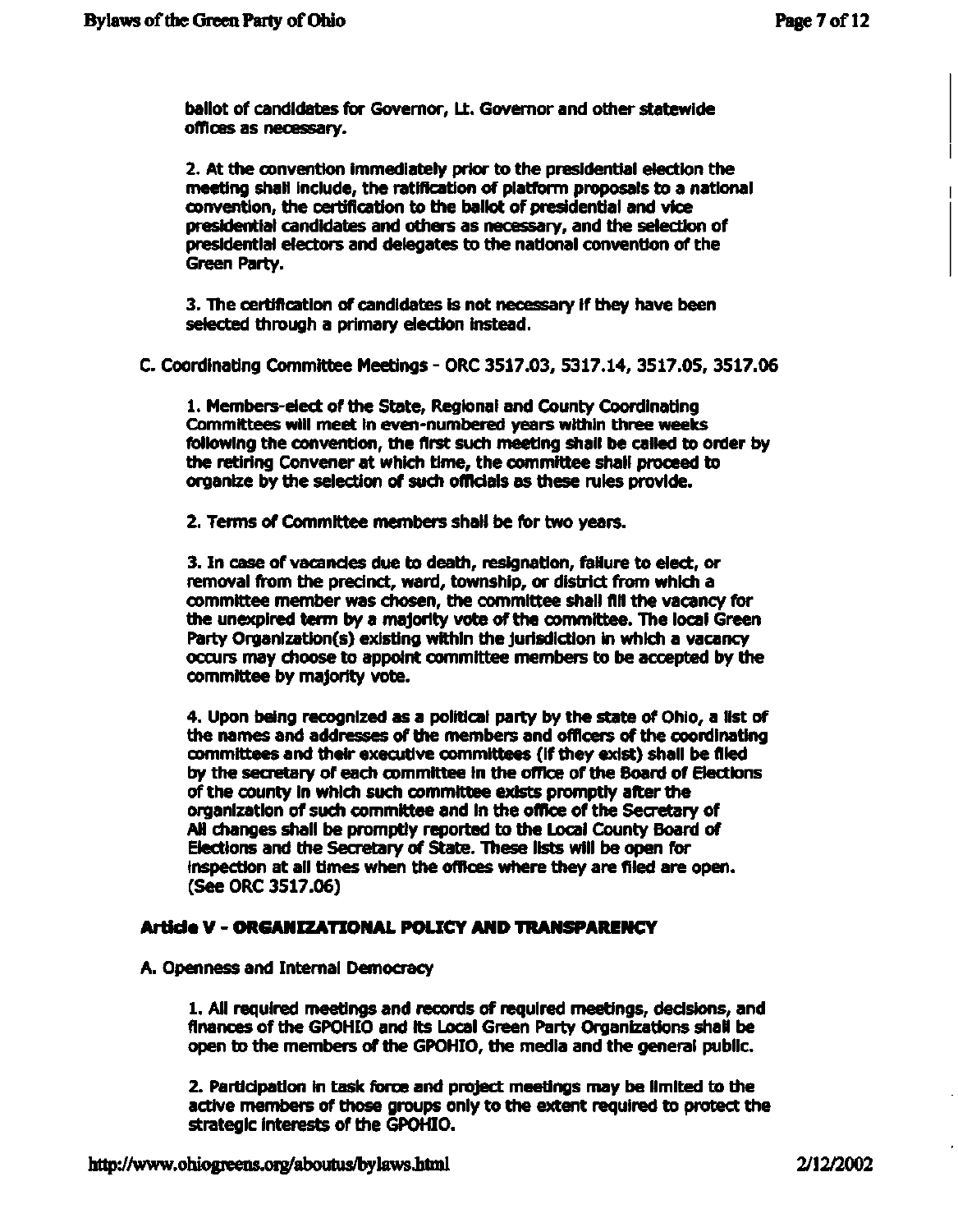¥.  $\mathbf{I}$ Ł

 $\mathbf{I}$ 

3. Notices of all meetings of the GPOHIO and the State, Regional and County Coordinating Committees must be posted publicly on the Internet Web site at least one week in advance.

a. Written notice of all meetings must be given by the Convener to each of the affiliated Local Green Party organizations and to each of the coordinating committee members and members-elect at least five days prior to the meeting by e-mail or, if necessary, US Mail.

b. These notices must include the date, time and place of the meeting.

c. At such time as the GPOHIO is recognized as a major political party, notice must be posted in the office of the Secretary of State or County Board of Elections, as the case may be.

#### **Article VI - MEEnNG PROCESS, AGREEMENT-SEEKING, AND DECISION-MAKING GUIDELINES**

A. Process - "Agreement-seeking with a fallback vote" decision-making process shall be used by all parts of the GPOHIO - see the process manual for a more detailed description.

#### B. Order of Business

1. Seating and Introductions - Everyone should position themselves wherever they feel most comfortable in a circle (the preferred configuration for effective communication) and introduce themselves, stating their names, the group they belong to, and other relevant information such as their status at the meeting, i.e., delegate, representative, observer, etc.

2. Agenda Review - a tentative agenda should be assembled by the Convener including each item's title, the presenter's name, type of item (report, decision, brainstorm, etc.) and the item's time limit. In addition, there might be more than one facilitator during the meeting which should be listed alongside the items, and an indication of the priority of items or their numerical order. At the beginning of each meeting, the agenda may be reviewed by the meeting participants and altered. However, acceptance of the agenda implies a commitment to follow it.

#### 3. Agenda Items:

a. Reports - The Convener, Secretaries and Treasurer must submit written reports at each coordinating committee meeting. Persons formally representing the GPOHIO at any meeting or convention must submit written reports to the Secretary including the votes cast on behalf of the GPOHIO.

b. Proposals - In order to be considered at the Convention a proposal must be sponsored by the State Coordinating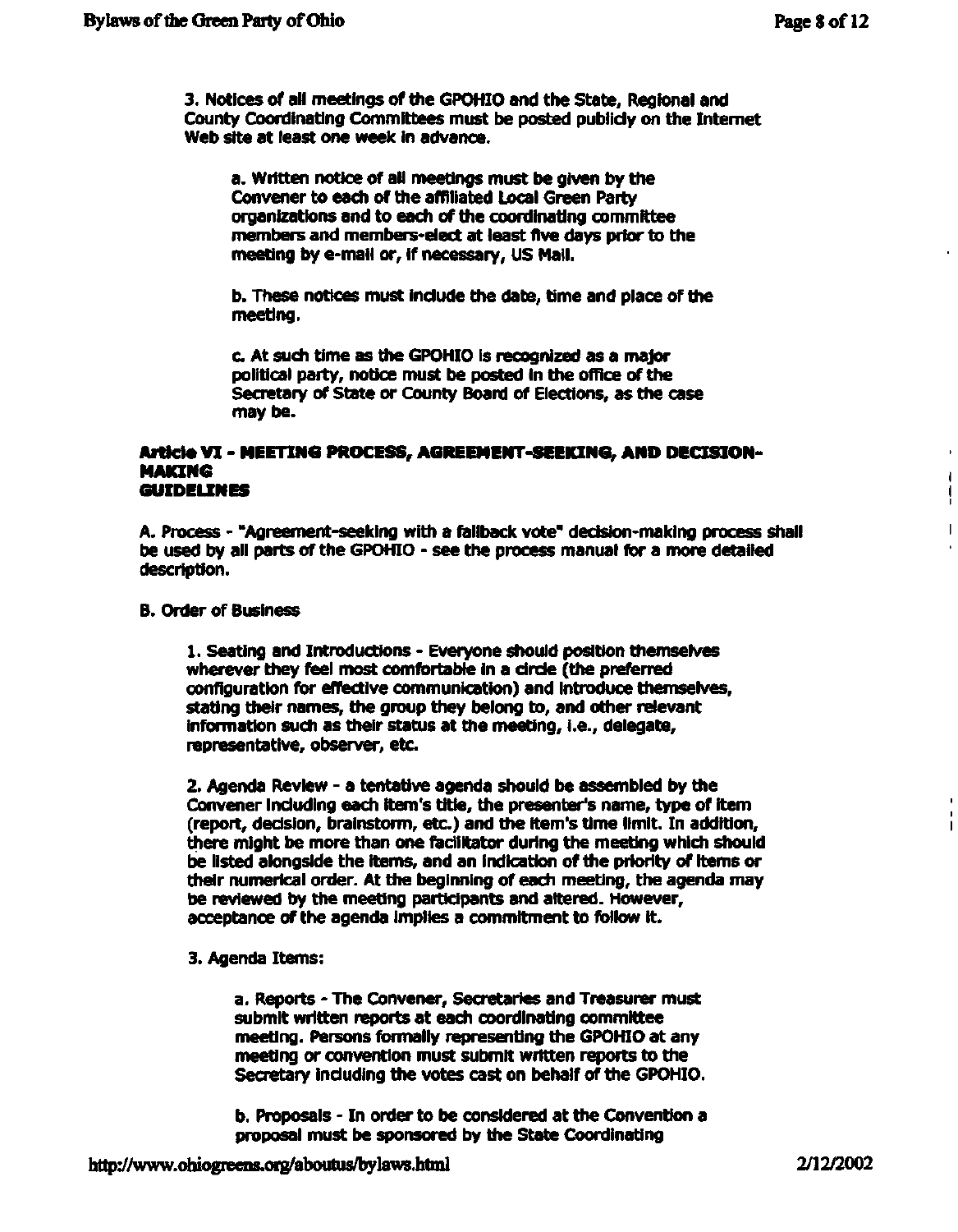**Committee, an Official of the GPOHIO, a County Coordinating Committee, a Local Green Party Organization, or an aligned organization.** 

**c. Constitutional Amendments and Changes to the Bylaws - Constitutional amendments and changes to the bylaws may only be made by an agreement or 66-2/3% vote of the Convention or a mail referendum of the delegates responding from affiliated Local Green Party Organizations. Proposed amendments and changes must be circulated to all registered Local Green Party Organizations at least six weeks in advance of the regularly scheduled meeting of the Convention or referendum response deadline.** 

**d. Review of coordinating committee activities - Agenda time may be allotted for accountability of the members of the coordinating committees.** 

**4. Allowable interruptions during the course of a discussion:** 

**a. If a participant has information unknown to the rest of the group that is immediately relevant and necessary to what a speaker is saying, that participant should interrupt by saying "POINT OF INFORMATION." The facilitator should then allow that participant to briefly and concisely present their strictly informational, non-opinionated input. Following the interruption, the regular sequence of discussion is resumed.** 

**b. If a participant is unclear about what has been said or what is going on and interrupts with "POINT OF CLARITY," the facilitator may suspend discussion briefly to respond to that participant's question. If the facilitator is unable to clear up the confusion, another participant may be recognized to briefly offer the necessary information. This allows the participant seeking clarity to be brought up to speed so their input can be included in the ongoing discussion. Once the issue is resolved, or reasonable effort has been expended trying to do so, the facilitator should direct the group back to the regular sequence of discussion.** 

**c. The call for "POINT OF PROCESS" should come from any participant who sees a problem developing due to the process breakdown. Once recognized by the facilitator, the participant should briefly indicate what "point of process" is involved (such as an impending time limit, straying from the topic, dealing with a non-agenda item, etc.) and offer a proposed solution.** 

**d. Recall - A proposal may be made from the floor to recall a coordinating committee member. This motion takes precedence over any other agenda item and upon the motion being made, the group does not seek agreement on this decision but moves directly to a vote to defer the decision or**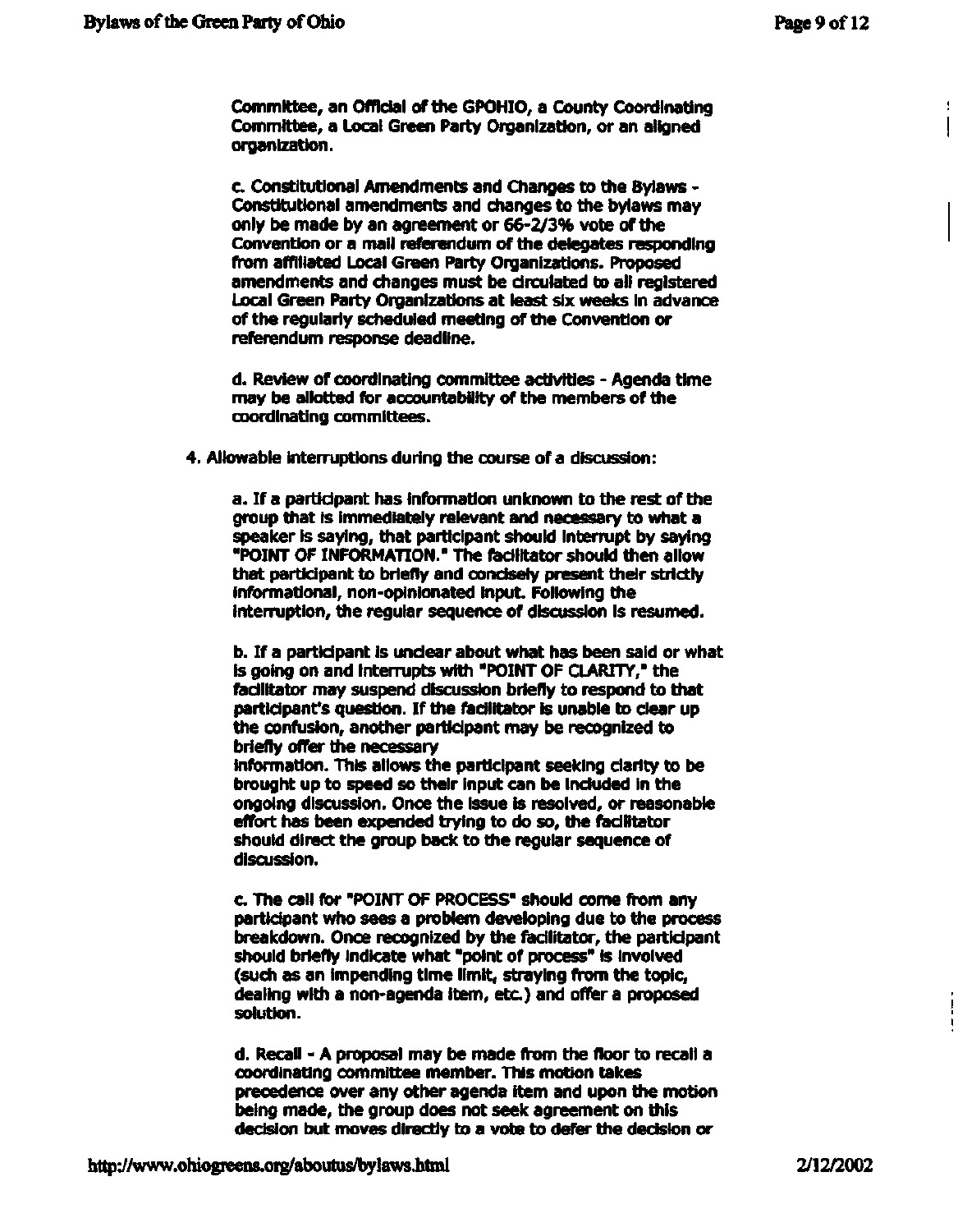**to vote on the question.** 

**5. "Calling The Question" may occur when the facilitator or any participant of the meeting feels that discussion is complete and no new input is forthcoming, s/he may say "call the question." If it is a simple and clear proposal or decision, the facilitator may briefly restate it, check to see If there Is general agreement on calling the question, and ask "Is there any call for clarification?" If there is no call for clarification, the facilitator will ask "Is there any call for concern?" If there are neither further questions or concerns, the facilitator may ask the group to indicate their agreement.** 

**6. Proposals may come complete from a single author, group, committee, or may be formed through discussion and brainstorming during the meeting. In general, detailed or complicated proposals should be in writing and circulated prior to the meeting. During discussion of a particular item, a "sense of the meeting" often emerges that can be put into words. When a participant feels that it would be helpful, s/he should state their understanding of the "sense of the meeting" as a proposal. A presenter should have the proposal written out for clarity.** 

**7. Seeking Agreement - Participants should clearly indicate their position either with body language or vocally so that the facilitator has no difficulty determining the sense of the meeting.** 

**a. Call For Clarification - The facilitator or minute taker will state the proposal and ask if there is any call for clarification. Questions about the proposal are answered during this part of the process, concerns are saved for later discussion. Once the group is satisfied that the proposal is clearly understood, the facilitator will ask if there is any call for concern.** 

**b. Call For Concerns - The facilitator or minute taker will restate the proposal and ask if there is any call for concern regarding the proposal. A concern is a statement of how the proposal as stated might conflict with the group's stated purpose and shared values. The facilitator will recognize those who have concerns, distill their concerns into short phrases and a co-facilitator or scribe may list them on a blackboard or easel. Listing concerns in this manner helps the group focus on the concern, not the presenter or the person raising the concern. Concerns should be impersonal. After all the concerns have been listed, the facilitator will deal with each in turn to resolve the concerns through group discussion and friendly amendments.** 

**c. Indicating Agreement - If there are no questions or concerns, a test for agreement is made where the facilitator may ask for an action by the group to indicate their AGREEMENT. The facilitator should then move the group on to the next item. If there are further questions and concerns, discussion should continue, or if time has run out, the group should move on to the next item or contract for more time. In more complicated decisions and for issues which may require**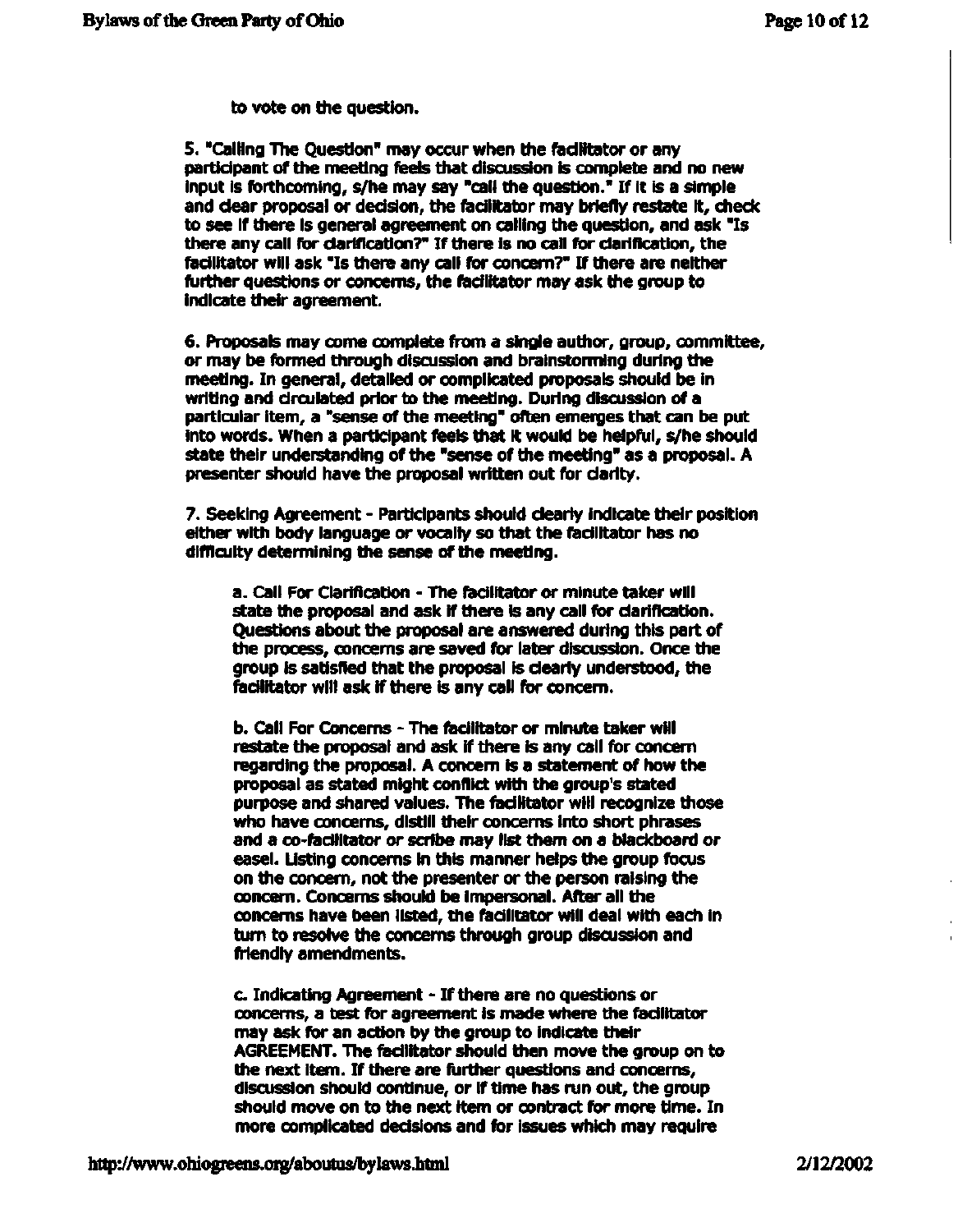**exact understanding of the proposal, the Secretary or minute taker should be prepared to read the proposal to the group prior to testing for agreement.** 

**d. Group Resolution - Concerns are resolved as the proposal is explained or changed to address them. To make agreement more easily attainable, it may be possible for a participant having difficulty accepting a proposal to offer a "friendly amendment" that expands somewhat on the original idea or changes it to a minor degree in a manner that satisfactorily addresses their concerns without altering the "sense of the meeting" on the issue. If accepted by the presenter and the group, the friendly amendment should be worded into the proposal being discussed. If, after further discussion, the proposal seems satisfactory, it should be carefully restated and the facilitator should call the question. The accepted proposal with amendments should be written down by the Secretary and confirmed by the presenter in its final form for inclusion in the minutes.** 

**e. Standing Aside - If, after reasonable discussion and exploration, the group cannot resolve the concerns through friendly amendments, the facilitator should try to determine the depth of the concerns. The facilitator will ask if those with concerns will "stand aside" to allow the group to reach "agreement." The individuals who "stand aside" from the decision may be noted in the minutes with their reasons recorded. Many decisions can be made in this way without resorting to voting and without harmful consequences to the group. However, if a large percentage of the group is "standing aside," the rest of the group should weigh the consequences of making the decision without the support and inclusion of those who are "standing aside."** 

**f. Withdrawal of the Proposal - If those with concerns are not willing to stand aside from the decision, the facilitator will ask the presenter if s/he will withdraw the proposal or the part of the proposal which is causing concern so that agreement may be reached. If not, the proposal can be delegated to a committee of resolution.** 

**g. A Committee of Resolution may be formed which includes skilled representatives of all sides of the issue who are acceptable to all members of the larger group. They may meet during a break or temporarily withdraw from the larger group, which should then occupy itself with some other relatively minor issue, and attempt to come to agreement. The resolution this committee develops may then be carried back to the larger group and introduced for discussion and approval. It may be necessary to reconvene the smaller group for further attempts at achieving a workable solution before agreement can be reached.** 

**8. Trie fallback vote to defer dedsion/vote - If the committee of resolution of the group absolutely cannot reach agreement, and it is determined**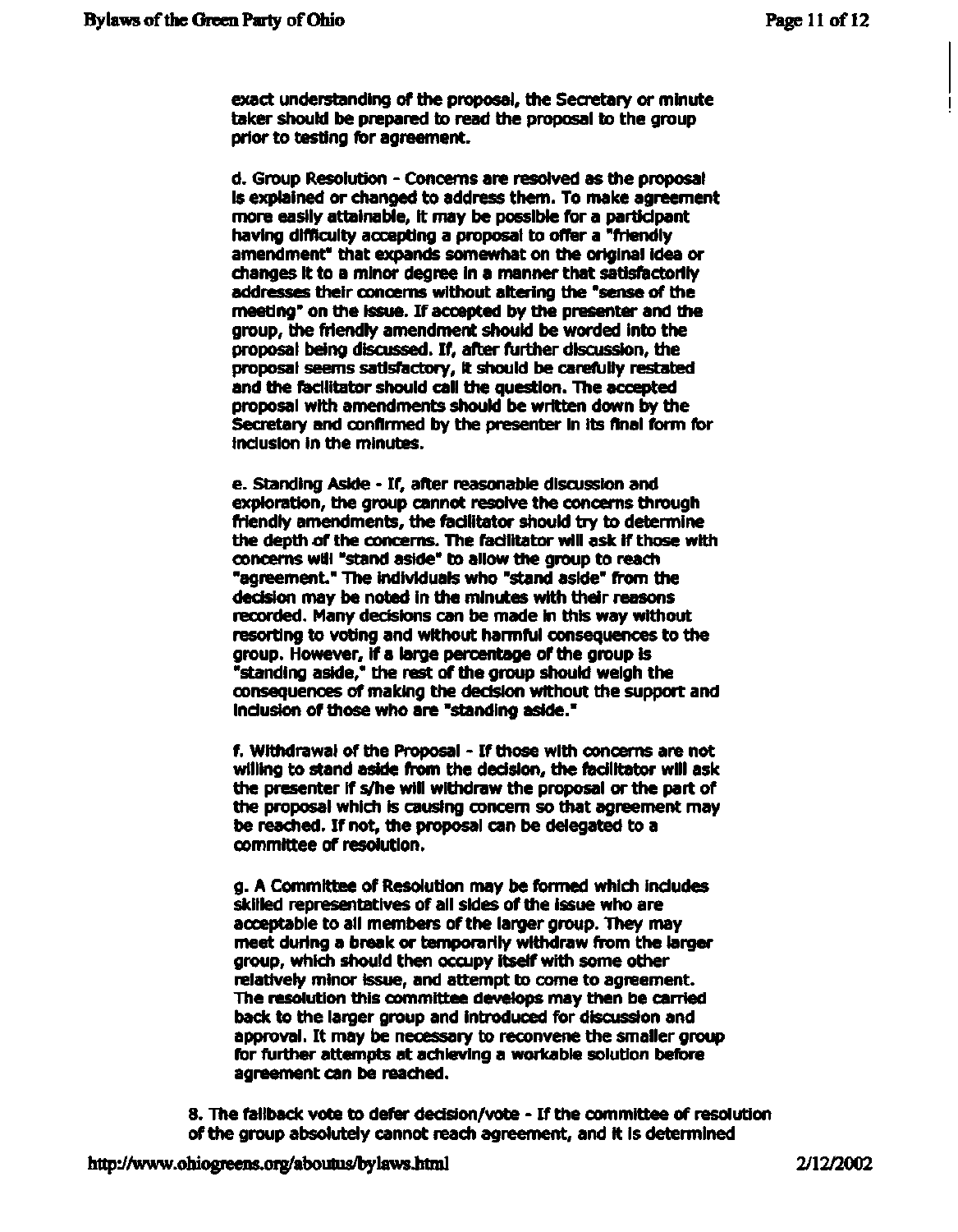that a decision must be made at the particular meeting, the facilitator will call for the group (voting members only) to vote on whether or not to defer the issue. If the vote to defer passes by 50% + 1, then a decision on the item is postponed for consideration at a future meeting. If the vote to defer does not pass, the facilitator then calls for a vote on the proposal. If the search for agreement through this process is unsuccessful, a group decision may be made by taking a vote on the issue. If the voting members or delegates vote to accept or reject the particular proposal (66-2/3% on substantive issues and changes to the Constitution and Bylaws, 50% +1 on procedural issues) the decision becomes binding and is entered into the minutes with a record of votes for and against, including abstentions. This means of decision-making should be used only as a last resort and it can be perceived as an abandonment of the principles of the consensus model of decisionmaking. Sometimes, with pressure of time and a sense of urgency, the group may vote on much of its agenda.

9. Evaluation - If the process is to improve, there must be an opportunity to review what went on and why, and a time to suggest ways to make it work better next time. For a large group the scribe can make a list on a blackboard or a large sheet of newsprint that the whole group can see. Headings should be placed at the top: a "-" on the left side, and a "+" on the right side. In brainstorming fashion and without argumentation or discussion, the group should create a list of all the things that did not work well under the "-" and of all the things that did go well under"+". After listing, the group should briefly discuss how to improve those items listed under "-" and, where necessary, ways of maintaining the items. Suggestions and listings should be included in the minutes.

Agreed To On This Date, August 26, 2000.

### **Main | About Us | Resources I Links | Contact Us**

**For information about the Green Party of Ohio: contact [infb@ohiograans.orq.](mailto:infb@ohiograans.orq)**  For comments about this site: **webmaster@ohiograens.org. Site maintained by Bob Gragson, Secretary, Green Party of Ohio Copyright G 1999-2001, Graen Party of Ohio. All rights reserved. Paid for by the Green Party of Ohio Political Action Committee (OH1066) Gina Ficodello, Treasurer, 1427 Northstar Rd., Columbus OH 43212** 

**Contributions to the Green Party of Ohio are not deductible for federal tax purposes. This Web site is not authorized by any candidate or candidate authorized committee. Page last modified: November 18, 2001**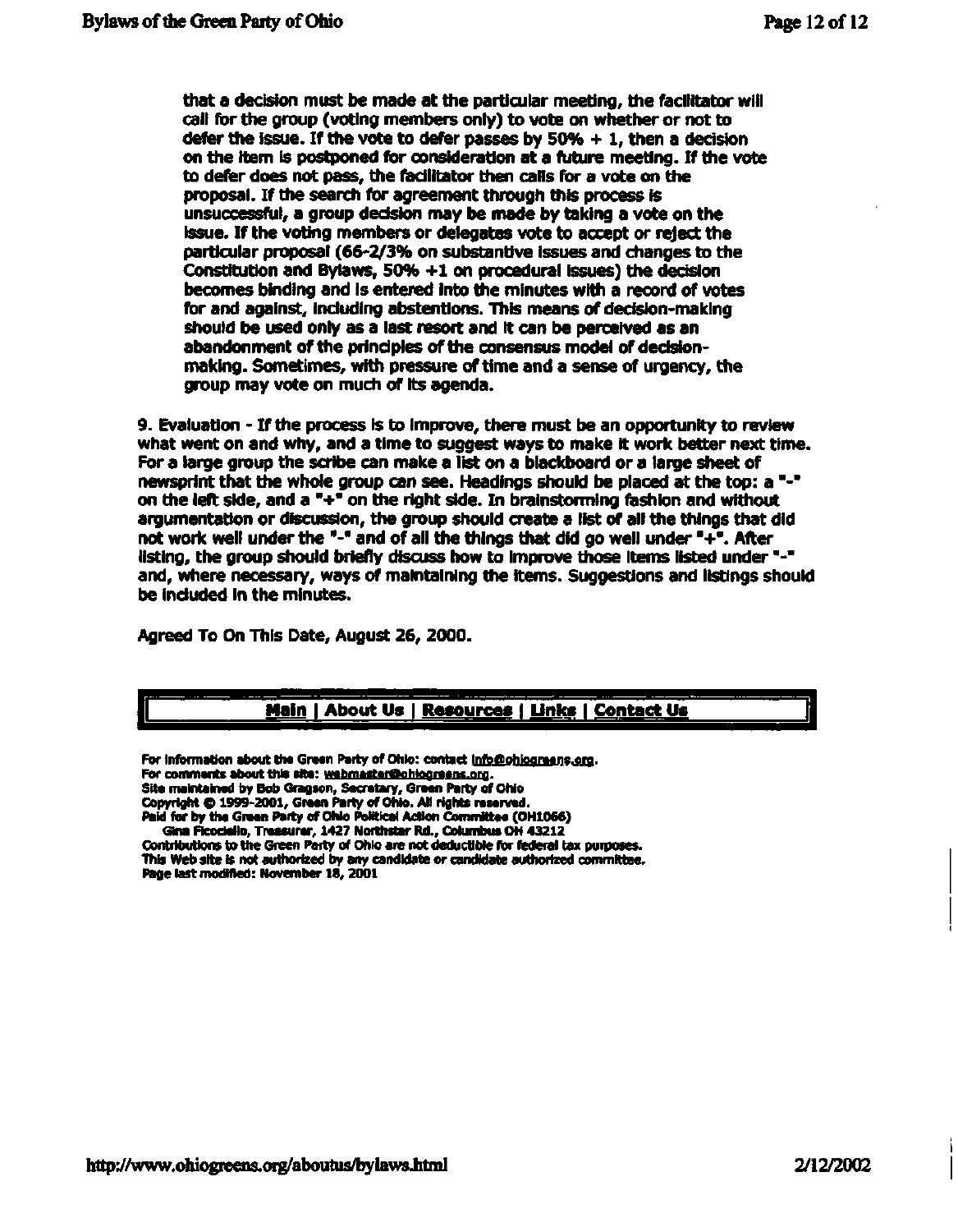|       | $Exhibit$ $B$                                                                                                                                |  |
|-------|----------------------------------------------------------------------------------------------------------------------------------------------|--|
| Subj: | [GPO-CC] 1st draft of January meeting notes                                                                                                  |  |
| Date: | 1/27/2002 11:52:23 PM Eastern Standard Time                                                                                                  |  |
|       | From: SWOHGP@fuse.net (SW Ohio Green Party)<br>Reply-to: gpo-cc@yahoogroups.com<br>To: gpo-cc@yahoogroups.com (Ohio Green Party C Committee) |  |

**1st Draft of notes, revisions and written reports from locals wanting to have their reports included in the minutes due by Wednesday 1/30/02 to Gwen Marshall at [swohgp@fuse.net](mailto:swohgp@fuse.net)** 

**Coordinating Committee of the Green Patty of Ohio January 26.2002** 

**bullets from the meeting:** 

**- 26 delegates attended the meeting** 

**- Next Meeting March 16 at the Cliatonville Community Resource Center** 

**-TheOGP will sell or return merchandise from last year's Ohio State Fair to the Regional or Local Organizations** 

**- Rapid Response Team for more information on setting this up, contact Greg Ricbey** 

**- Accepted the Proposal for Filing for FEC Affiliation with GPUS** 

**- Request for Suppoit of Funding Winona LaDuke to speak before Campus Greens Meeting on February 15-16. fiom the Green Party contact list after Friday, 2/1 and the Campus Greens indicate they need the finding. The Campus Greens' drafted message would go out from Bob GragsofL** 

**- Daryl Davis will replace Bob Gragson on the GPUS CC** 

**- GPO will not probably not be in the Ohio State Fair this year.** 

**- Committee has been formed to work on the convention.** 

**notes by Paul Dumouchelle until lunch ft Gwen Marshall from after lunch to end of meeting.** 

**Location: Clintonville Community Resource Center, 14 West Lakeview Ave., Columbus 614-268-3539 Facilitator: RussBuckbee 9:30 Treasurers' Training Gins Ficociello ft Paul Dumouchelle** 

**DRAFT AGENDA Meeting Starts: 10:30 AM** 

**1/26/01 Meeting Quorum Requirement 40% of Cunent Members (required for Quorum: 13) Total #: 36 (including 3 additions from Cleveland: Dave Katz, Henry Knecht, Chris Lutjen added without objection during quorum call - for 1/26) Attendance: (Y=present or N<sup>s</sup> absent) Officers ft Unorganized Areas (6 allowed) Paul Dumouchelle - Y Gina Ficociello • Y Bob Gragson- N GregRichey- Y Central (8 Allowed) Keith Johnson - Y Lany Snider- Y Hillary TinappJe- Y Alan Amstutz - Y Cleveland (8 Allowed) David Derenson - Y Dave Katz- Y Brian Cummins - N Daryl Davis- Y David Ellison-Y JomhJacobs- N Henry Knecht-Y Chris Lutjen-Y Lake Erie (2 Allowed) Mahoning Valley(4 Allowed) Betsy Johnquest - N Shawns Leonard - N Terry Esaico- N Tins Mays Hyde • N**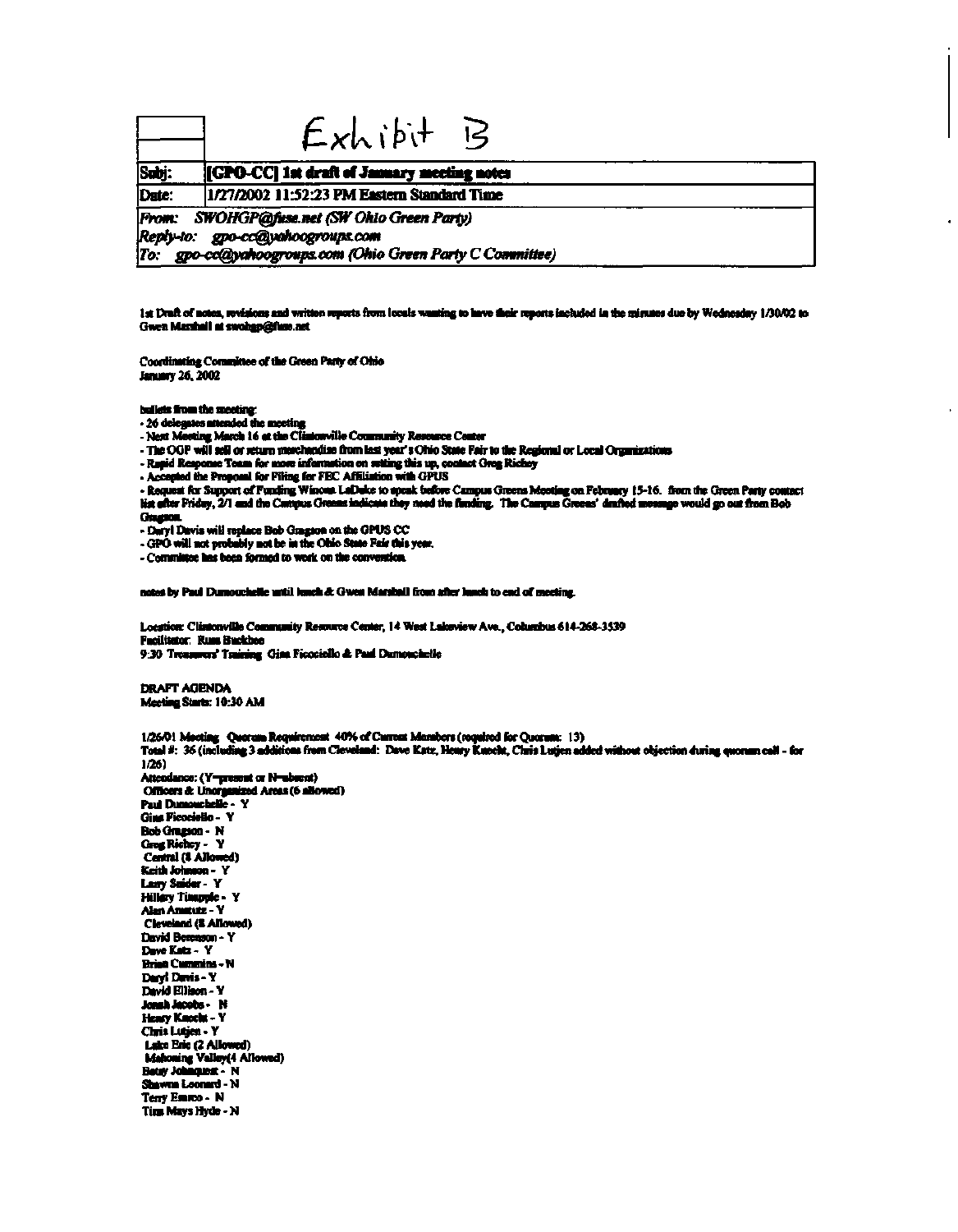**Mid-Ohio (2 Allowed) Stan Null- Y Michael Renock-Wdker - Y Alternate: Boyd Addlesperger - N Northwest (4 Allowed)**  Kathy Kozlowski - N **Anita Rios-Y Portage-Summit (6 Allowed) Russ Buckbee - Y PaniFridrich- Y Tim Newman - Y MichelePamer- N Southeast (2 Allowed) David Whealey-Y Southwest (6 Allowed) Donna Leist - (after lunch only) Gwen Marshall - (after lunch only) Dorsey Stebbins - Y (until 4PM) Eric Wise - Y Brian Sebastion - Y West Central (4 Allowed) Logan Martinez- Y**  Tiki Kai-Krismano - N

**David Ellison served as Facilitator for setting the agenda and agenda items** 

**1. Confirmation of Agenda ft Time Limits - David Ellison** 

**2. Approved November Minutes handled by Paul Dumouchelle (copies carried to meeting by Eric Wise from Gwen as well as Gwen's computer for Paul to take notes which were then completed and edited by Gwen.)** 

**3. Officers'Reports: - Convener - Paul Dumouchelle Next Meeting Dale March 16 ft Location - Clintonville Community Resource Center Coord Com.** 

**-Secretary's Report: NA (Bob Gregson did not attend)** 

**- State Treasurer's Report: Gins Ficociello - Gins is Treasurer, Greg Richey is Deputy Treasurer, Paul Dumouchelle is managing the bank account. Current State Balance in the PAC is \$182.68 and remaining funds will be sent to the appropriate Locals. Gina will forward actual record to Gwen Marshall for inclusion in final minutes.** 

**Proposal by Gina Ficociello regarding Ohio Green Party Merchandise Inventory. Two Decisions - Proposed that the OGP sell merchandise inventory of items at cost to the Regional or Local Organizations. Accepted as Proposed.** 

**Proposed, that since the original agreement was to return to donating organizations 25% of the profits from the inventory's sale, that, instead we return the equivalent amount in merchandise as long as this is acceptable to the Local/Regional Organization. Accepted as proposed. - Federal Treasurer's Report: Paul Dumouchelle. \$361.52 balance.** 

**4. Green Party Petition Committee Paul Dumouchelle. No activity on this committee since the last meeting. Cuyahoga continues to gather signatures as events allow. Petitions would be used for 2004. Perhaps we should abandon this effort and tabby for the rule to change, or do both together. A question whether there is a benefit to filing a completed effort in 2003.** 

#### **5. 2002 Candidates Committee Logan Martinez.**

**In 2001 Nine people ran in Ohio as Green Party candidates and received a little over 20,000 votes in total. Paul Dumouchelle got the highest**  percentage amount at 40%, Steve Steel in Toledo got the largest number of votes. Plan to do a survey among candidates to get feedback on **how Party can be more effective. Committee did some work in getting volunteers organized and soliciting donations.**  Looks like we have 2 Green Candidates in 2002. One is Frank Doden running for 7th Ohio Congressional District (Green, Clark, Fayotte,<br>Pickaway, Perry and part of Franklin & Rous Counties). We made a call for candidates for **is May 6, and final decision could be as late as April. We have no statewide candidates naming for office. Logan would like to see Congressional candidates as a priority to help build the national party then have State Representative as the next priority given that they are**  sometimes fairly casy to organize and David Whealey mentioned that donations to State Representative campaig **from State Taxes. Russ referenced the national candidates comnattee document which seemed to have some good strategic thought Logan**  emphasized the need for Green Party leaders to consider running, that everyone contact three local activists to act if they would run and that **locals should hold press conferences to publicize the call for candidates.**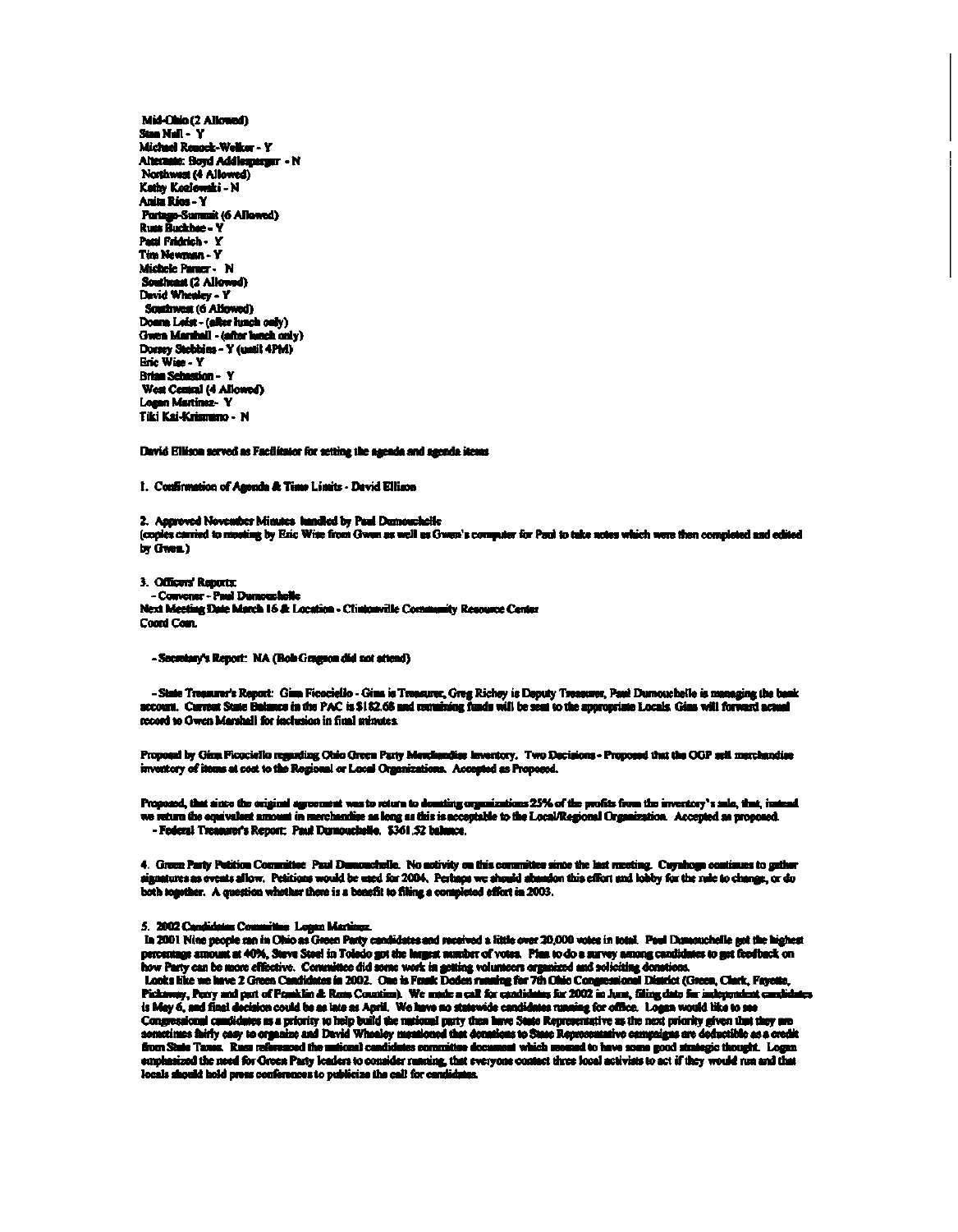6. Locals' Reports - (Note - only pre-submitted reports are included in minutes and none were received either at or before the meeting.) **Reports can be sent in by Wednesday, 1/30/02 to [SWOHGP@fuse.net](mailto:SWOHGP@fuse.net) and sail be included in the minutes.** 

**7. Rapid Response Team - Greg Richey and David Deiensuit Greg passed around a list to create a committee that will develop a proposal for how the Response Team will work.** 

**8. Accepted the Proposal for Filing for FEC Affiliation win GPUS - Paul Dumouchdle. Proposal for Filing for FEC Affiliation with GPUS - Paul Dumouchelle Proposal language: That the Green Parly of Ohio seek recognition by the Federal Election Commission as a State Committee of a Political Party affiliated with the FEC-iecognized GPUS. That the Treasurer of the Federal Political Action Committee (currently Paul Dumouchelle) undertake all necessary actions to obtain and maintain this recognition. The two requirements for FEC recognition are:** 

**a) Bylaws or similar document that delineates activities commensurate with the day-to-day operation of a party at a state level; and b) Ballot access for at least one federal candidate who has qualified as a candidate under FBC regulations.** 

9. The following proposal was accepted regarding the Request for Support of Funding Winnes LaDuke to speak before Campus Greens **Meeting on February 15-16. Hillary Tinapple. Keith Johnson. Expenses would be travel, lodging and \$2,500 honorarium and Hillary clarified that she is looking to a variety of sources for funds. Proposal- That we ask for people on the Green Party contact list to support this effort and if funds are found elsewhere that the donations will be used for general use by tie Green Party of Ohio. That this will be done after Friday, 2/1 and the Campus Greens indicate they need the funding. That the Campus Greens will draft the core of the message. The message would go out from Bob Gragson as a separate message.** 

**Lunch Break** 

#### **Old Business**

**10. Supporters'Proposal Logan Martinez, Russ Buckbee** 

**No proposal was accepted, but it was agreed that there is nothing in the Green Party of Ohio By-laws prohibiting or delaying the Supporter's Proposal from Going forward without a vote.** 

**What follows are some of the issues raised and either resolved or not resolved:** 

What follows are some of the issues raised and either senolved or not resolved:<br>a) In part #2 of the proposel - It was suggested that the "local responsibility" would be to forward, name, address of donor and half of the<br>d **employer if the amount is over \$100.** 

**b) Not settled was what kind of program this should be:** 

1) all for Operating Costs such as copies, postage, supplies, meeting costs, long distance phone calls, web page and so on related to building **and maintaining the local ft Ohio Green Parties.** 

2) all for the Political Action Committees to help fund local and Ohio Green Party Candidates with costs of such things as registration fees, **flyers, parade cards and sample ballots for poling stations as well as the operating costs listed above for building the party. (PAC bookkeeping is more time and paperwork intensive for the state and locals)** 

**3) Pac ft operating** 

**c) Also not answered:** 

**Should the money go from local to state** 

**from stale to local** 

**either direction depending on who gets the check.** 

**Comments made on these issues included: Gina said that she would prefer to have checks made out to the local and have the locals write a check to the slate party. Logan said that the check should be allowed to be written either way and have the receiver write the check to the**  other party. Paul said that including the Pac in the mix makes it too complicated and that it should be operating or PAC, not both. Gwen said **that the SWOH local had voted to have this program be for both operating and PAC and expressed a preference for using the less paperwork and reporting intensive system of the operating account to fund party building activities.** 

**Gwan proposed that a State Operating Account be set up, but this proposal was not voted on after Logan's proposal was voted down. After giving the proposal orally, she reread her proposal as, "Proposal by Gwen Setting up an Green Party of Ohio Operating Account** 

The fund raising committee is authorized and recommended **of operating the 'Supporter's Program,' the slate convention, and other operating expenses related to building the Party such as costs f^ postage, supplies, meeting costs, long distance calls and soon."** 

**When the vote was held on Logan's proposal (amendment version** *#5\* **he said it would be for use with an operating account only. The vote did include revising the #5 proposal (the version sent out with the agenda) to include Paul's amendment to #4 regarding the treasurer. It was agreed that we needed a 2/3ids vote so needed 16 votes to pass, so the proposal failed.** 

**vote was: for-13, opposed-7abstam-4** 

**11. Expanded Ohio Representation to GPUS coordinating committee (including replacenient of Bob Gragson) Anita Rios** 

Anita is compiling the list of local activity to show that we can qualify for <del>the 4 representatives that Ohio should be able to qualify for with our</del> **18 Congressional districts in Ohio. We need to show local activity in 4 Congressional districts for each representative we will be allocated by GPUS. {To see which Congressional districts overlap with your local, compare your county list (on die Omo Green Party web page) with the new Ohio congressional district map by going to [www.ohioremap200l .](http://www.ohioremap200l)org/ click on Congressional map and look at large print copy of the map to see which districts are in your local.}** 

**Regarding replacing Bob on GPUS coordinating committee until we find out if we get our 3rd and 4th representative, Daryl was approved to**  replace Bob as the delegate and Paul Dumouchelle was approved to became the 4th alternate with the idea that he become the 4th de **when we get die rest of our allocation. Bob had said tint he wants to remain as a alternate, Anita said that we may have as many alternates as we want.**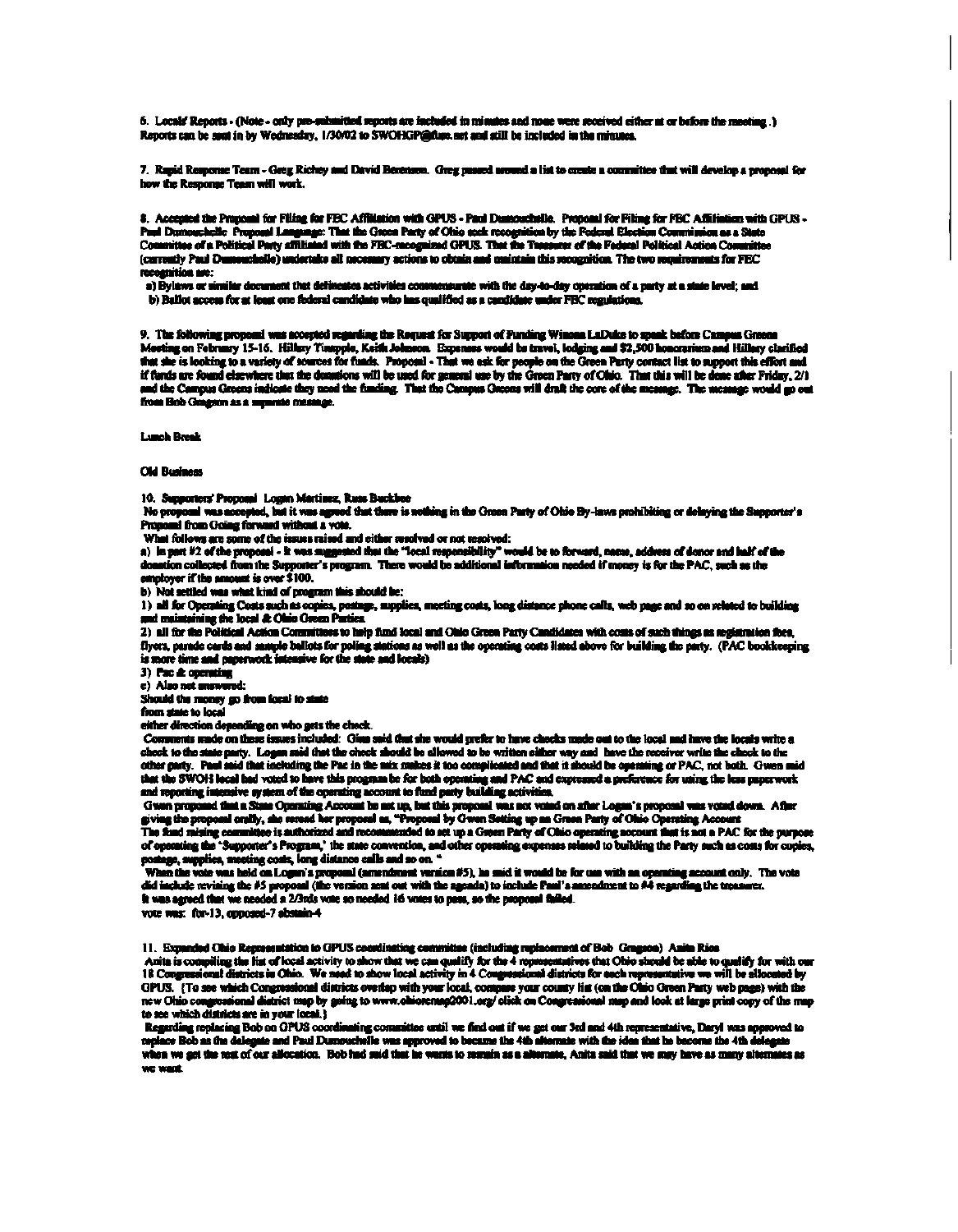**12. State Fair - Paul Dumouehelle - informally agreed that we will not be doing a booth this year, but should agree to readdress this issue every January.** 

**Paul had raised the following questions:** 

**a) Should we make sure the petition issues at the State Fair are Stare father than local issues? Should the stale committee consult the regional paities and then decide what these issues should te?W levels?** 

**b) Perhaps it is important for us to do the Fair on election years, but not the others. Should we do the fair this year, and, starting with ment year, institute the practice of only doing the Fair on EVEN-NUMBERED years?** 

Discussion: We need \$1,600 to do the fair, and need to make a payment in March if we want a booth. Bill Kerwin is not able to do the booth **this year, but has done a great job with pulling this together the past two years. David B. suggested that the odd numbered year is useful for**  collecting signatures. Paul said that he personally didn't think that having a booth 2000 at the fixir was that good of a use of resources. There **was no proposal made to have us be at the State Fair this year, but agreed that we could/should discuss the questions aAb raised above on line.** 

#### **13. Strategic Planning- RussBuckbee**

**Suggested that we need to spend a couple of hours at the state convention on strategic planning A that we have a subcommittee work on setting up ideas for strategic planning. Another proposal was to have a retreat before the conventkm to work on strategic planning. {note from Gwen - sorry I got lost on this one, was a separate committee set up to work on this, if so, who is on it?}** 

#### **14. 2002 State Convention - Paul Dumouehelle**

**Location A Dates Paul says it needs to be a central location A he suggested the Community Fest weekend (the last weekend of June) Agenda - (see notes from discussion and also requirements from bylaws: Platform, Bylaws Revisions, Tabling) Also needing resolution is the projected numbers of people who would attend.** 

Russ had everyone who chose to make a 1 minute comment on what they thought would be the purpose of a convention. Ideas ran from an outdoor picnic/potlask to a foram on local/state/fiederal issues. Other ideas ranged from making it be about outreach, or be about seminars to **learn about how to run a campaign. Also suggested is that we work to come up with a clear plan cfwliat the Greens recommend as a solution to our economic problems A/or how to work with other like minded groups. David Ellison suggested the need for a retreat before the convention to establish a platform that could then be latified at die convention.** 

**Agreed to set up a committee: David Ellison, Paul Dumouehelle, Hillary Tinapple, Patty Fridrich, Gwen Marshall and Tim Newman to compile a proposal to be published and ratified before the next meeting. A meeting was held after the GPO meeting to set up a time for a meeting to work on this issue.** 

#### **New Business**

#### **15. Endorsement of Frank Doden for US Congress Logan Martinez**

The West Central group has already endorsed Frank Doden for run for the new 7th Ohio Congressional district which has been redrawn to **include two major military bases. The current incumbent is David Hobson, a Republican who is currently the chair of the House Appropriations subcommitlee on Military Construction. Frank spoke to the group and was well received but some wanted more time than was available so the endorsement decision was postponed to either on line or the next meeting (which ever happens first.)** 

**Adjourned al 5 PM due to the meeting room being booked by another group at that time.**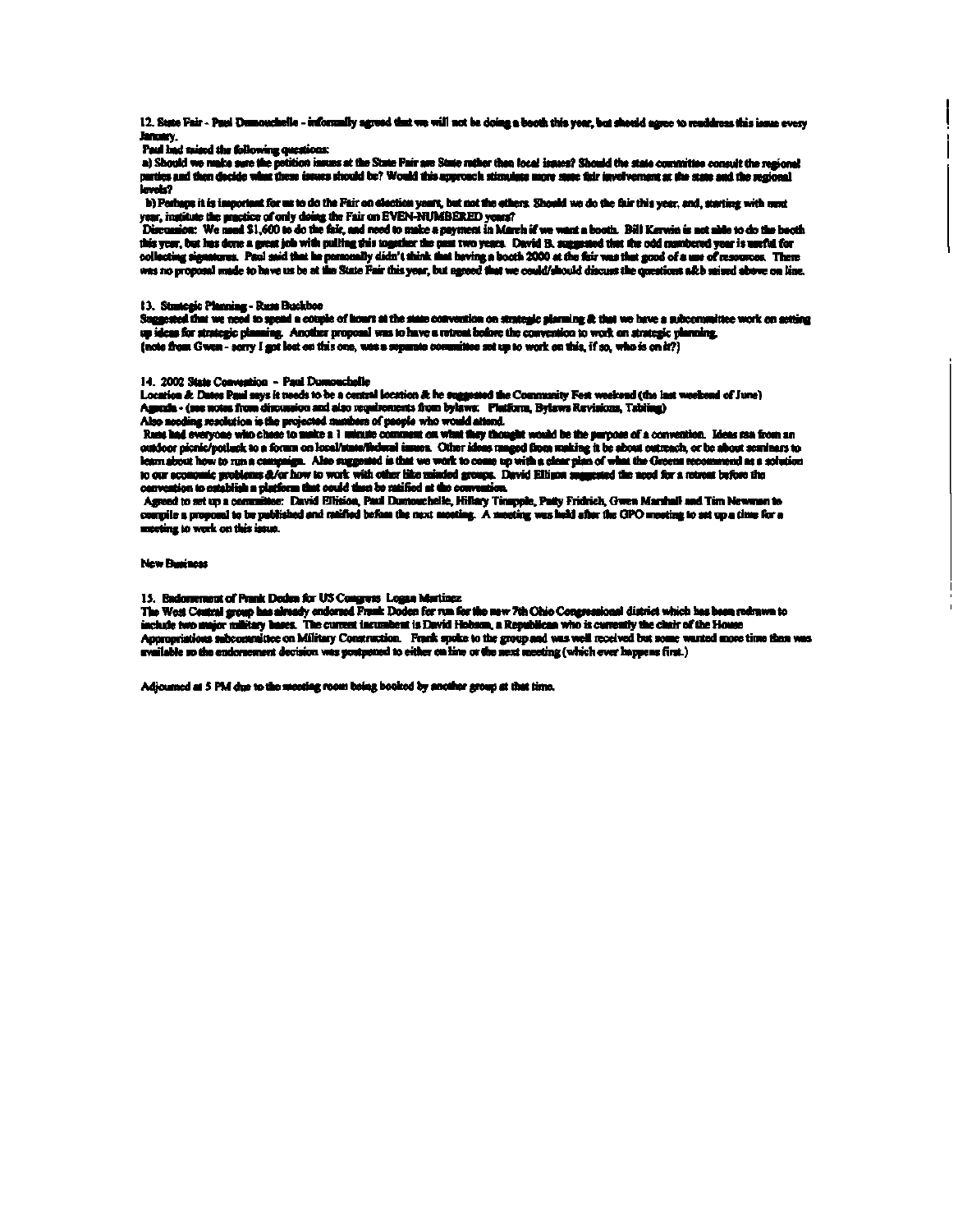# $Exhibit$  B

Send corrections to swohgp@fuse.net **ASAP** 

**Summary of the major points of agreement from the 11/10701 GPO:** 

**- Next meeting, Saturday, January 26th** 

**- Agreed mat we should keep using the petitions to create a Green Party in Ohio as a tabling tool but agree that we are looking to two years from now to filing for the Presidential election year when we are more**  likely to be able to get our 5% to keep the status for the following election.

**- Agreed that the local's oral reports needed to be emailed to [SWOIKiP@fiise.net](mailto:SWOIKiP@fiise.net) if they wanted their information to be included in the minutes.** 

**- Logan and Daryl will become the 3rd ft 4m GPO rep. to GPUS** 

- Green Party U.S. was granted national FEC status - November 9th and there will be a party in

**Washington, DC on Saturday, December 8th - \$25 donation to attend mis fimd raiser. (Van leaving from Columbus - see GPO weekly newsletter.)** 

**- Bob is setting up a DX list serve for the GPO-CC that all on the GPO-CC will be invited to join. Only directly related to GPO business items may be posted on the GPO-CC list.** 

**- Rapid Response Team - do we need a full GPO-CC on line voting system versus a smaller subcommittee to make between the meetings decisions. Volunteers to look into setting up mis committee were: Greg will set up the email list - Anita, David B, Russ, Larry Snider, Daryl, Brian, Greg, Michael and mey will report back in a timely manner.** 

**- Russ & Brian will facilitate a discussion on the new DX list on the issue of strategic planning.** 

**- 2002 Convention - We've agreed mat we should be planning a convention for mis summer.** 

**Notes for the November 10,2001 meeting of the Coordinating Committee of the Green Party of Ohio. Location: Clintonville Community Resource Center, 14 West Lakeview Ave.,** 

**Facilitator: David Berenson in the morning, Russ Buckbee in the afternoon. Convener: Paul Dumouchelle; Notes: Gwen Marshall** 

**Attendance:** 

**Quorum Requirement -40% of Current Members** 

**Current Members - Total #28-1 4 present:** 

**Representation:** 

**Officers & Unorganized Areas (6 allowed) - Paul Dumouchelle, convener - absent; Gina Ficociello,** 

**treasurer - absent; Bob Gragson, secretary - present; Greg Richey (deputy treasurer) -present Central (8 Allowed): Keith Johnson - present, Larry Snider - present** 

**Cleveland (8 Allowed) - David Berenson - present, Brian Cummins - present, Daryl Davis - present, David Ellison - absent; Jonah Jacobs - absent** 

**Lake Erie (2 Allowed) - none present** 

**Mahoning Valley(4 Allowed) -Betsy Johnquest - absent, Shawna Leonard - absent; 2 Unfilled & Alternates: Terry Esarco** 

**Mid-Ohio (2 Allowed) - Stan Null - absent, Michael Renock-Wdker - present; Alternate: Boyd Addlesperger -absent** 

**Northwest (4 Allowed) - Kathy Kozlowski - absent, Anita Rios - present** 

**Portage-Summit (6 Allowed) - Russ Buckbee - present, Patti Fridrich - absent; 4 Unfilled, Alternates: Tim Newman, Michele Pamer** 

**(Tim and Michele are now being classified as regular members after the 11/10/01 meeting.) Southeast(2Allowed)-DavidWhealey- absent** 

**Southwest (6 Allowed) - Donna Leist - absent, Gwen Marshall - present, Dorsey (ft Betty) Stebbins present, Eric Wise - present until 2:45.** 

**West Central (4 Allowed) - Logan Martinez- present, Tiki Kai-Krismano - absent, Jim Klosterman - (On Leave)** 

**Meeting Started about 10:45 AM**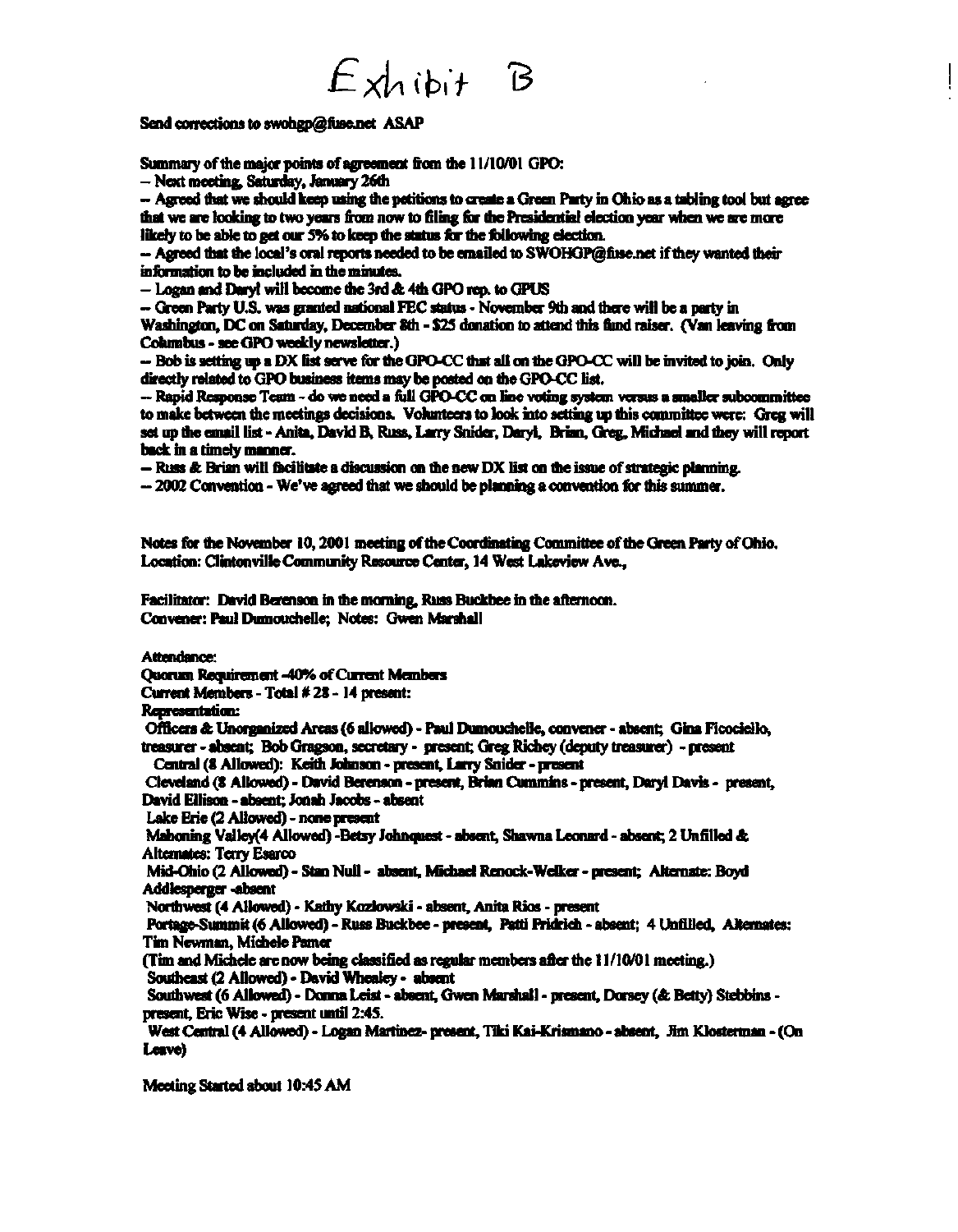#### **1. Confirmation of Agenda & Time Limits - Russ Buckbee**

#### **2. Review & Approval of 8/25 Minutes - Gwen Marshall**

**correction - note that #11 the COG statement in support of Pacifica was approved.** 

#### **3. Officers' Reports:**

**- Convener: Next Meeting Date & Location - Paul Dumouchelle - Paul had to leave after opening up facility due to family obligation. We picked the next meeting date of Saturday, January 26th & decided that Paul will need to facilitate an online discussion for when the next meeting after the January meeting will be and regarding the issue of a convention.** 

**- Secretary: Bob Gragson - He has been campaigning. The list of GPO-CC members has been kept up to date.** 

**- Treasurer: Gina Ficociello - absent** 

**Greg did not have report, Paul had reported mat he will be filing a corrected PAC report. Gina called in a report to Keith - She has been doing the treasurer work for Paul's and other campaigns so she will compile a report for the next meeting and post it on line. She was at the College Progressive conference selling Ohio Green parry t-shirts.** 

 $\begin{array}{c} \hline \end{array}$ 

**4. Committee Reports:** 

**Candidates Committee 2002 report by Logan** 

**Logan is a member, not the chair of the GPO committee. He reported that we had a record number of people run. Bob Gragson had sent out a list of Green Party candidates and their results but this list did not include the endorsed independents and others. A letter was sent out around the state to about 130 Green Party activists in support of our candidates, Logan and Tiki did come to Cincinnati to campaign for Wes on October 20th.** 

**David B reported mat Denis Dunn - Lakewood City Council at large race he did win. He came to the Nader fund raiser and contributed funds to the Greens but the Greens did not contribute to him but did endorse him but he also had the Democrat Party endorsement in this at large race.** 

**Logan wants to do a press release announcing that we had candidates that are affiliated by the State Greens that had been endorsed by locals.** 

**Regarding next year, Logan announced that if we finish the petition drive, candidates filing as Green would have to file in March, independents have longer to file but need more signatures. Across the country,**  Green Party candidates were elected to office on Nov 6th and record numbers ran.

**Logan also reported that on the national GPUS ad-hoc candidate conference call, it was agreed to support a general call for candidates that would also include (according to follow up email) a target call for Greens to run against any Democrats who vote for Fast Track. This is a committee of the steering committee GPUS, not the GPUS Coordinating committee. (The Steering committee is the governing body of the** 

**Coordinating Committee, it includes the officers (4 co chairs, including Anita), treasurer, secretary.)**  Logan was approved as the official nomination from the Ohio Green Party to the GPUS Ad-hoc Campaign **Committee. At this time the committee is less than a dozen people but they are all experienced campaigners from around the country.** 

**Bob requested that Logan make sure the committee notices mat 33-40% of foe races around the country are unopposed.** 

**Issues Links Report by Russ** 

**Russ said that GPO has supported:** 

**International Conference of the Global Network against Weapons and nuclear power (David Berenson) Sierra Club statement on genetically modified foods (Brian Cummins)** 

**Pro-Democracy Campaign and Voters Bill of Rights (Anita Rios)** 

**Progressive statement of IPPN [\(www.ippn.org\)](http://www.ippn.org) (Brian Cummins)** 

**Ohio People's Bicentennial (Anita Rios)** 

**Institute for Policy Study's "Progressive Challenge for National Days of Action (Brian Cummins) [www.ips.dc.org](http://www.ips.dc.org)** 

**Statement against foe Free Trade Area of the America's Agreement, email link to [www.tradewatch.org](http://www.tradewatch.org)**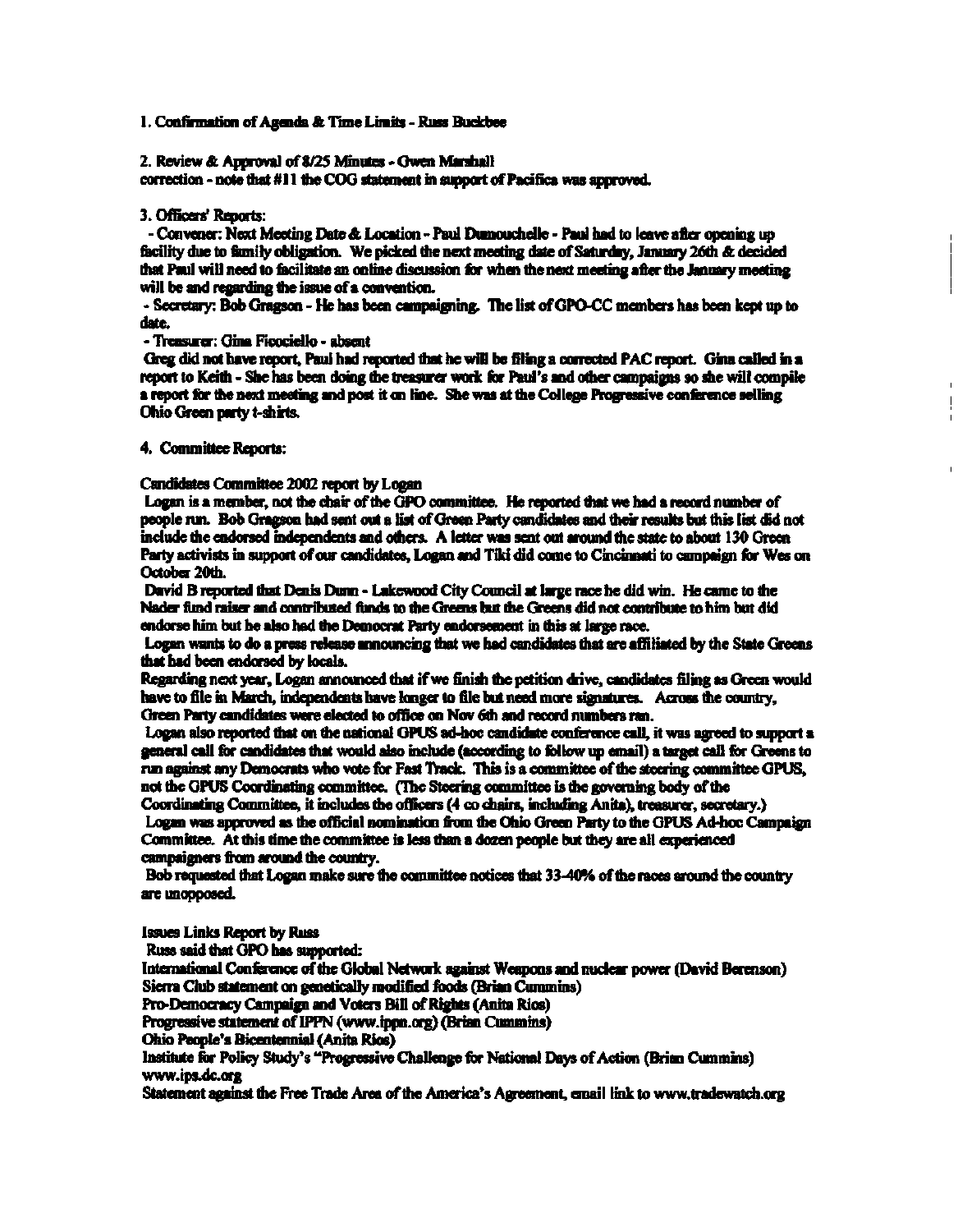**FLOC - Boycott of Mt. Olive Pickles and support for amnesty of undocumented workers. National Sign on letter nuclear security - Public Citizen** 

**Groups whose letter/position gaining endorsement are added to our web page if they agree after getting a**  letter checking to see if they want to be linked.

1

**Goal is to increase activity and to make sure that different parts of the state are on the "same page" regarding the issues.** 

Logan pointed out that a year ago we supported the "Stop the Clock" campaign regarding welfare reform. It has been updated to reflect concerns with people facing a tighter job market. The Ohio Empowerment **Committee is the lead organization on this and Logan has been added to their board.** 

**Regarding Planks of the Ohio Green Party - this has to be noted as a point to start the discussion, not as the end point. Russ pointed out mat planks have been turned in regarding: agriculture, democracy (including instant runoff voting), tort reform. Anita noted mat this has to be consistent with the national GPUS platform.** 

**Green Party Petition Committee - Paul Dumouchelle (absent)** 

**If want to get the petitions in in time for the 2002 governor's and other state offices race, filing date for the petitions would be January 2,2001.** 

**Discussion of what to do with the petitions: Concern by Daryl, are we able to get enough signatures before many of me old signatures may become invalid? Brian says that we need to admit that we won't have this by January of 2002 and recognize that our energy has been put into local campaigns. Anita said mat we need to remember that this process was designed to keep "third" parties out and running in circles and doesn't think we can win this in the courts so we need to go through the legislature where we will need to get some allies to help us win this. Bob G. has now changed his mind regarding the petition process and minks we need to concentrate on the local races but that he has a local Democrat who wants to run for the state house who has said that he/she would be willing to support legislation for a change in ballot access. Logan says this petition process is good outreach but that we don't have the manpower to do it right but fortunately it is easy enough to run as an independent so we do have access as candidates. David B. said can continue to use as a tabling device and his area uses this to collect names for a mailing list Russ stated that we need a plan and not just let it happen. We will need less signatures if we file based on governor's race numbers versus Presidential years in general.** 

**Agreed that we should keep using the petitions to create a Green Party in Ohio as a tabling tool but agree mat we are looking to two years from now to filing for the Presidential election year when we are more likely to be able to get our 5% to keep the status for die following election. Any press mention of this should include that mis is a daunting challenge designed to keep 3rd parties out of the system but that we are looking to the 2004 election cycle because this is the current law.** 

**Lunch Break** 

#### **5. Locals' Reports -**

**Oral reports, including election reports were given over lunch, were given by for locals which were present and these individuals were informed that they needed to get a written email report to Gwen at [swohgp@fuse.net](mailto:swohgp@fuse.net) by Monday night, 11/12/01 to be included in the minutes. Reports emailed by 11/13/01:** 

#### **Southwest Ohio - Gwen**

**Most of the fall has been consumed by Wes Flinn's Cincinnati City Council campaign in which 26 candidates were competing for 9 seats. The 7 incumbents were all reelected, plus 2 Democrats. Wes finished 2nd last but got over 3,000 votes. The winner had been going to Community Council meetings since September 2000 and door to door since May 2001 and had \$243,000 in campaign funds two weeks before the election; Wes's campaign was run for about \$1,000 plus in kind work. Wes received the endorsement of the local weekly, City Beat, as well as the near Univ. Cinti campus publication, Citizen, and was covered as Green in a variety of publications including the local daily newspapers and the League of Woman Voters election publication. He also attended a variety of community forums all during September and October and filled out many endorsement forms as well. He was included in two TV forums (a Fox morning show and the public TV station's show 2 days before the election.) He used his**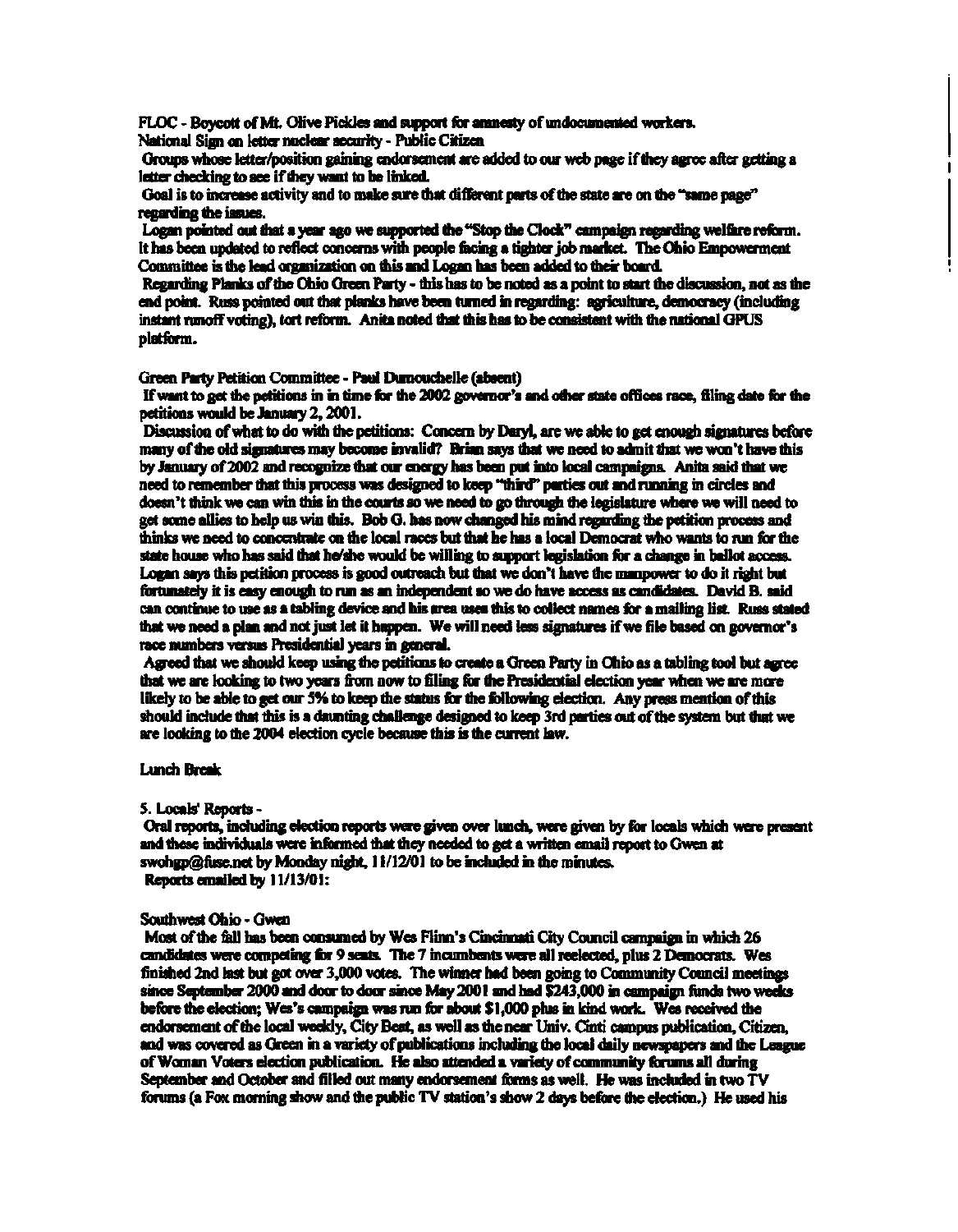**trombone (which he carried to forums) to symbolize "sounding the horn for change.\*\* He was well received in the forums where he attended and was contacted by progressive Democrats regarding the idea of following up after the election.** 

**The Cincinnati City Council race was dominated by racial voting the most obvious being in the mayor's race and so one independent candidate that we could have considered endorsing was not endorsed due to his having announced publicly, to a mostly black forum, that blacks should choose 9 from me 15 Mack**  candidates. Besides using the trombone for name recognition, he used a quarter sheet sized green card with **his platform on one side and useful phone numbers on the other side.** 

**A follow up discussion of the campaign was scheduled to be the main topic of me next SWOHGP meeting (11/13). Wes would likely have benefited from starting much earlier (he started the 2nd week of June) and if he got more involved in local issues of interest to him. It will also be suggested to him mat he should do some volunteer work for a City Council member whom he can support so he can get concrete experience on the issues and mat he might even want to consider working on some other candidate's campaigns, in off years, for more experience. We did see a huge growm in our candidate's abilities during the race and could see the huge benefits he gave to our local Green Parry and hope he will be running again as Green in the future.** 

**Regarding other matters in SWOH, we are still meeting once a month, 2nd Tuesday regarding general matters and still attending, working and outreaching with the local "Earth Save" and a group called "Coalition for a Human Economy" which worked on the TABD protests in November 2000. We have not heard anything from the Univ. of Cincinnati or Miami University Greens in over half a year. We are still selling the "Ask Me About the Green Parry" organic cotton t-shirts with the Ohio map and list of 10 key values for \$ 15 and do get a positive response when they are worn at local events.** 

#### **Summit County- Russ Buckbee**

**Summit County has been primarily inactive. We are looking for a** 

**pleasant regular place to meet to attract people and considering Green discussions on issues to pull in a few people tool. The University of Akron is attempting to organize a Campus Greens chapter under Nathan Ruggles** 

**leadership. We provided some support to the campaigns of Patti Fidrich and Bob Gragson in Portage Co. We have reached out to Greens in Medina, Wayne and Lake Co areas on the internet, but these areas have not organized yet. We have made some media and coalition contacts of Nuclear power and public financing.** 

**Northwest Ohio report to the coordinating Committee of the Green Party of Ohio, 11/10/01 - Anita Rios**  In the last election the Green Party of North West Ohio ran one candidate, Steve Steel, for a position on **the Toledo school board Steve is a longtime green and as an educator has a excellent background for serving on the school board. He received the endorsement of the Toledo Blade, the National Association of letter Carriers, and of me PACE union. While he didn't win, he is committed and plans to run again.** 

**We also endorsed independent candidates: Armiya Muhammed, and Kwame MuMin, both of whom were eliminated in the primary.** 

Over the past few months the NWO Greens have not met consistently, but we are trying to get back on **track and are now meeting monthly, the 3rd Thursday of the month at 7:pm at the One World Art and Cultural Center.** 

**Many of the members of the NWO Greens have been active in local peace movements and we have voted to support the National Green Party statement on the 9/11 tragedy.** 

**We have also been attempting to help other green groups get started through out the area.** 

**6. New Business - none presented except for the need for strategic planning.** 

**7. Old Business** 

**- David said that we need to bring back the discussion of endorsing outside of the party.** 

**- Regional meetings - we've said we would do this when we went away from monthly meetings. We've** 

**also agreed to look into hiring a fund raiser (mis would fit into the strategic planning process.)** 

**- Logan - on dues/donations - thinks we should do it statewide if support and if not men we will do it**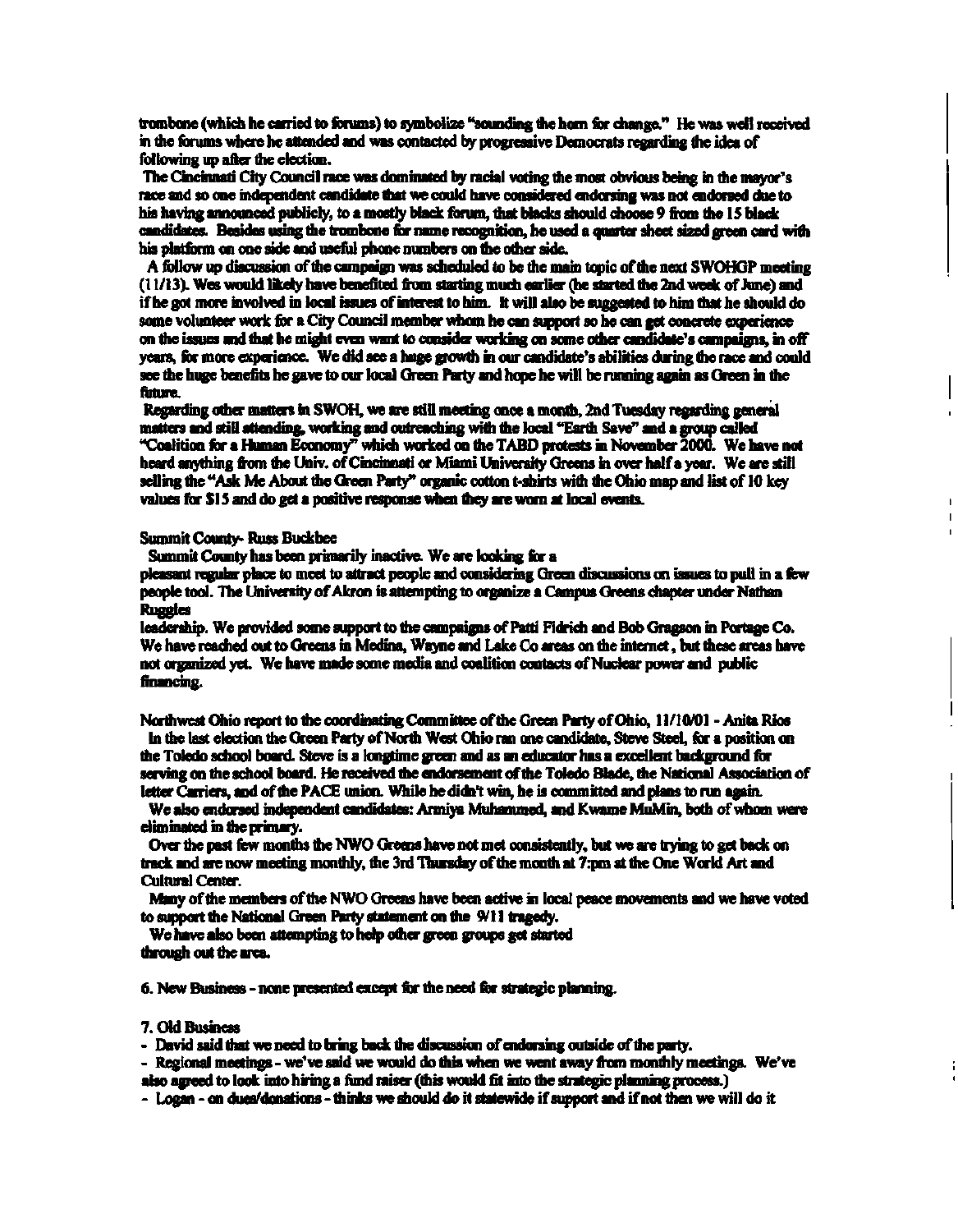**locally. Support for statewide donation received about 50% support** 

**8. Representation to coordinating committee - Anita Rios** 

**Anita would like an alternate to the GPUS to help weed through the email and make sure that important items are always posted to the GPO-CC list serve when she is unavailable. She explained that the alternate could also attend the meetings but can only vote if the representative is not available. Under the new system, Ohio is entitled to 4 representatives but this process has not been finalized yet but should be in the next month. Bob stated that he also wanted an alternate but the GPO-CC agreed that we could have these alternates become the 3rd and 4th delegates when the new GPUS system was approved. It was agreed mat we would support Logan for one of these seats. Daryl has gotten a new laptop computer and on line capacity and so indicated some interest in helping with the gender balance. Anita pointed out mat we should also be looking at die local level. Gwen said that she would consider becoming a delegate, but was thrilled to support Daryl's nomination instead.** 

**David B. made a motion to nominate Logan and Daryl as temporary alternates until such time as others step forward and indicate interest. Bob suggested that we need to allow these alternates to become delegates when the time comes in die next month and this was accepted as a friendly amendment. All of these seats will be open for renomination and revote at our state convention. The motion passed to make Logan Martinez and Daryl Davis the 3rd & 4th GPO reps, to GPUS.** 

**The next GPUS meeting is the Philadelphia meeting in July. The winter meeting for 2002 had failed through, will be shooting for 2 GPUS meetings a year.** 

#### **9. Update on national agenda GPUS - Anita Rios**

**Green Party U.S. was granted national FEC status - November 9th and mere will be a party in Washington, DC on Saturday, December 8th - S2S donation to attend this fond raiser, (see GPO newsletter Sept 11th.) On the fund raising matter, the Nader campaign has been unwilling to share its donor list with the GPUS unless by selling it to the GPUS. This is a problem since it seems contrary to Nader's claims of running to help build the Green Party. Fund raising has been a problem in general and the GPUS is fairly poor and finding it hard to raise money right now** 

#### **10. GPO-CC list protocol and procedures - Anita Rios**

**We have to be as responsible to each other on this list serve as we would be in a work place or in a face to face meeting - no harassment or rude comments will be tolerated.** 

**This list serve is for GPO-CC business only, not for unrelated political announcements, ie. fast track and mat we should set up a discussion list for die GPO-CC for tfiis sort of business. (The General list is too large/bulky to be useful for mis.) It was agreed that Bob would set up a DX list serve for the GPO-CC that all on the GPO-CC would be invited to join (including could leave the the messages on the web to be read.)** 

**11. Organizing visit/visits from Tom Linzey and/or Dean Myerson - Anita Rios**  It might be good to have them attend the convention and they could make suggestions on achieving our **goals.** 

#### **12. Rules for Alternate Delegates - Russ Buckbee**

**email #561 to GPO-CC list serve.** 

**Was agreed to accept mis proposal with the grammar change to read as follows:** 

**Whereas the Green Party Coordinating Committee (CC) needs to have clarity about membership and the**  role of alternates to the committee where there is no regular member for a commitee seat;

**Whereas posted discussion has occurred with confusion about voting for alternates, and the precise count for quorums;** 

**Whereas the CC is free to make its own procedural rules within the limits of the Agreement Seeking Process and the bylaws of the Ohio Green Parry.** 

**Therefore be it agreed mat the following procedure be used by the Green Party of Ohio Coordinating**  Committee (CC) for alternates to the committee where there is no regular member for a committee seat:

**1) The CC shall accept alternates to the Coordinating Committee as full participating members of me CC when they are covering unfilled seats or seats where the member or local has announced mat they will be on a leave from the committee. They will then be counted for total membership to calculate a quorum, face-**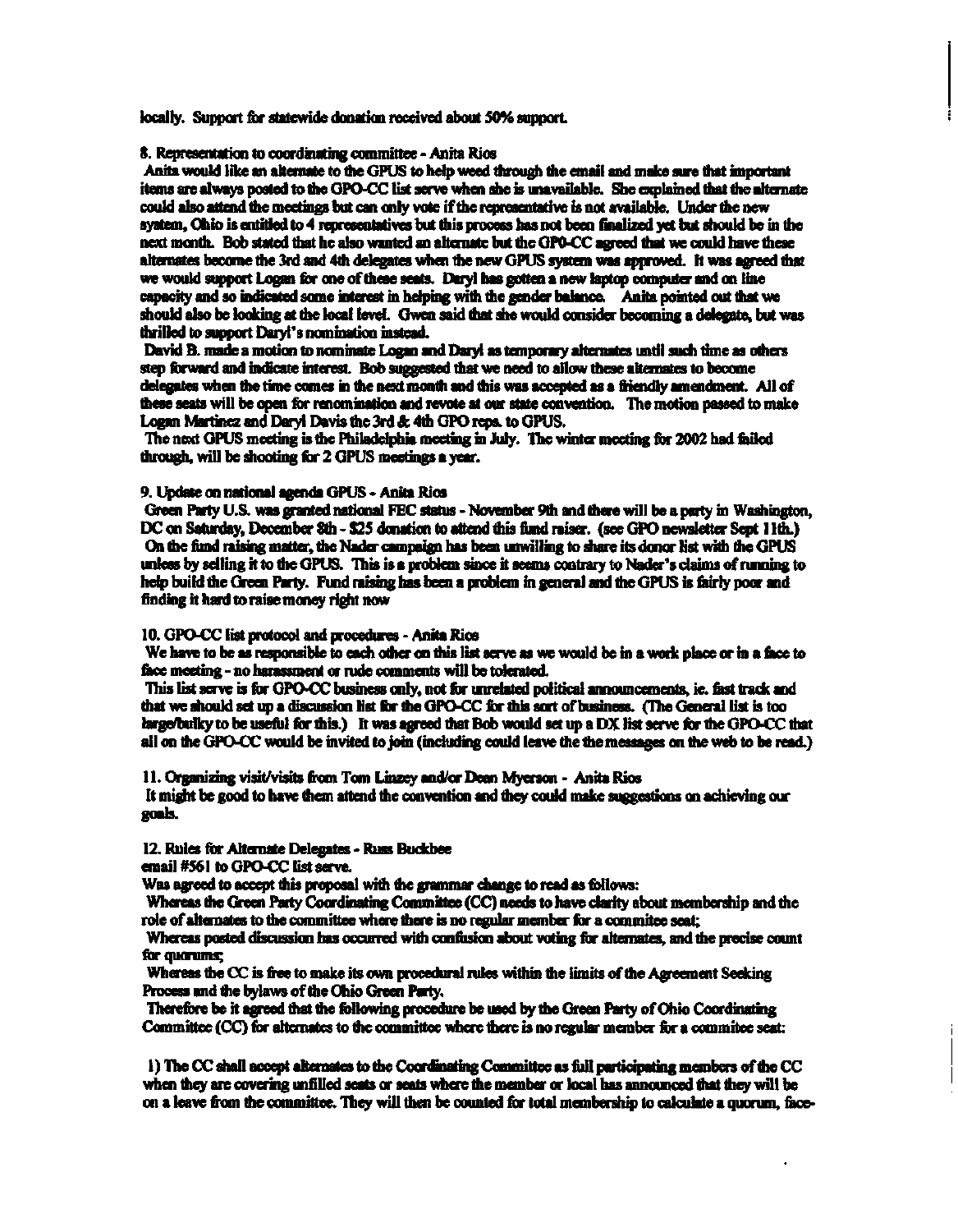**to-face or on-line. Alternates ooversing such seats shall have all voting and other rights and responsibilities of membership.** 

**2) Alternates who serve as back up for an available member will have no voting rights on-line, and voting rights in nice-to-face meetings only when foe regular member is abscent for foe meeting. It is hoped mat they will be engaged in all aspects of the committee and subcommittees work.** 

#### **13. Rapid Response Team - David Berenson**

**Issue - do we need a full GPO-CC on line voting system versus a smaller subcommittee to make between the meetings decisions.** 

**Volunteers to look into setting up this committee were: Greg will set up the email list - Anita, David B, Russ, Larry Snider, Daryl, Brian, Greg, Michael and they will report back in a timely manner. Gwen expressed the concerns that when rapid responses were needed regarding some local issues that these statements be made that it only be made with die support of the most directly affected local.** 

#### **14. Strategic Planning Meeting - Russ Buckbee**

**We have mission that is part of our bylaws and so now we need to have a plan for how to accomplish this mission. He suggested mat we could use our convention for strategic planning. Daryl suggested that we hire someone to help us devise a plan before the convention. Brian suggested mat we could set up a committee to formulate a proposal before foe next meeting. Dave suggested mat we need to plan to devote at least half a day at foe next meeting to mis process. Anita suggested that we should try to do this process internally. Bob suggested that we need a whole weekend for this. Larry suggested that people write their own ideas for a plan and bring them in. Brian suggested that we really need to evaluate and review what we learn and how to do it better. Russ reminded us that we should be evaluating our meetings as well. Brian offered to help set up an idea of how to do this for the next meeting. Gwen wanted to make sure we preserved foe option of actually starting the process at foe next meeting. It was agreed that Russ & Brian**  will facilitate a discussion on the new DX list on the issue of strategic planning.

#### **15.2002 Convention - Paul Dumouchelle**

**Our bylaws state mat we have to have a biannual convention to nominate candidates, and so on. (Article IV - required meetings)** 

**(May Sth filing for Ohio candidates for independents.) Could time for before or after this date to help them campaign or get signatures.** 

We've agreed that we should be planning a convention for this summer.

**16. Pacifica Statement for Forwarding to USGP - Evan Davis/Greg** 

**The August 2001 GPO minutes were amended to more clearly reflect that foe Central Ohio Pacifica**  Statement was passed and now we have passed, "as a proposal that this matter also be referred to the **GPUS."** 

**Adjournment Time: 4:07 PM** 

**Next Meeting after November - 1/26/02.**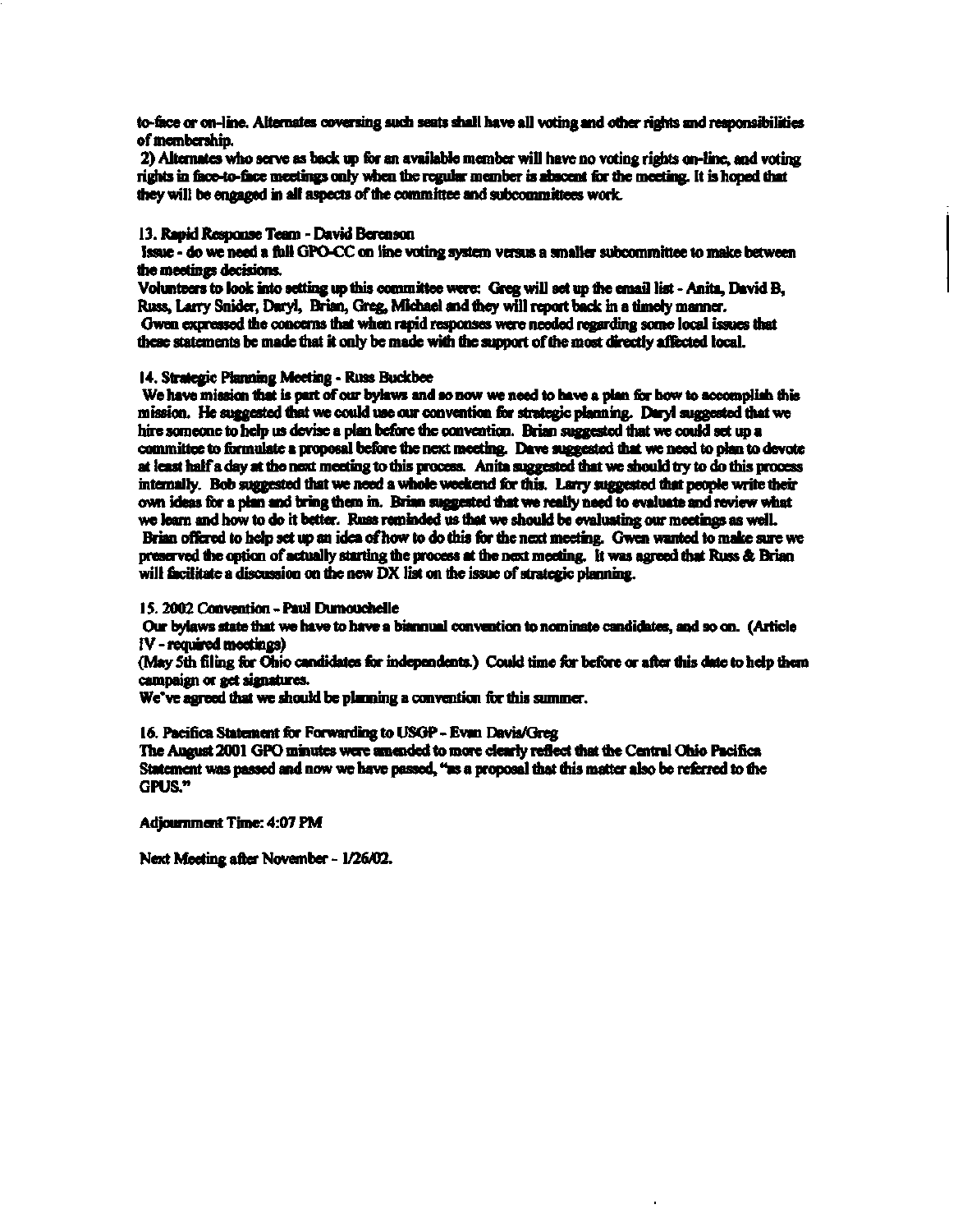Exhibit c

**Green Party.of Ohio Main Page Newsletter Archive Index** 

.................................. ---------------**Newsletter of the Green Party of Ohio Vol. II, No. 4 ~ February 9, 2002 (This newsletter distributed to 2,828)**  \*\*\*\*\*\*\*\*\*\*\*\*\*\*\*\*\*\*\*\*\*\*\*\*\*\*\*\*\*\*\*\*\*\*\*\*\*\*\*\*\*\*\*\*\*\*\*\*\*\*\* **FEATURED IN THIS ISSUE**  \*\*\*\*\*\*\*\*\*\*\*\*\*\*\*\*\*\*\*\*\*\*\*\*\*\*\*\*\*\*\*\*\*\*\*\*\*\*\*\*\*\*\*\*\*\*\*\*\*\*\* **1) NEWS FROM THE GPO COORDINATING COMMITTEE 2) DODEN ENDORSED FOR CONGRESS IN 7TH DISTRICT 3) PROTESTORS NOW TO BE CALLED TERRORISTS 4) DOCUMENTARY EXPOSING NAFTA'S CHAPTER 11 5) GREEN PARTY JOINS 9-11 EMERGENCY NETWORK 6) TELEVISION ADDICTION 7) TOP 10 THINGS YOU NEED TO KNOW ABOUT ENRON 8) ENRON, NUCLEAR TERRORISM & OUR SOLAR FUTURE 9) ENRON? NADER IS GLAD YOU ASKED 10) MICHAEL MOORE ON ENRON AND BUSH 11) ALERT: NATIONAL ID CARDS FROM DMV? 12) OHIO CONSUMER'S COUNCIL 13) RED CROSS: DETAINEES ARE POWs 14) BUSH ALLOWS OIL DRILLING NEAR UTAH PARKS 15) RISING TREND: UNINSURED AMERICANS** 

#### **\*\*\*\*\*\*\*\*\*\*\*\*\*\*\*\*\*\*\*\*\*\*\*\*\*\*\*\*\*\*\*\*\*\*\*\*\*\*\*\*\*\*\*\*\*\*\*\*\*\*\***

**1) NEWS FROM THE GPO COORDINATING COMMITTEE \*\*\*\*\*\*\*\*\*\*\*\*\*\*\*\*\*\*\*\*\*\*\*\*\*\*\*\*\*\*\*\*\*\*\*\*\*\*\*\*\*\*\*\*\*\*\*\*\*\*\*** 

**At its meeting on Jan. 25, the Green Party of Ohio (GPO) Coordinating Committee (CC) decided to seek recognition by the Federal Election Commission as a State Committee of a Political Party affiliated with the FEC-recognized Green Party of the United States. Twenty-six delegates from throughout Ohio were in attendance.** 

**The CC also selected Daryl Davis from Cleveland as a delegate to the Green Party of United States to join Anita Rios from Toledo. Anita currently serves on the Steering Committee of the national party. Bob Gragson, Logan Martinez and Paul Dumouchelle serve as alternate delegates to the national party from Ohio.** 

**Anita is compiling the list of local activity to show that the GPO can qualify for four delegates to the national party that Ohio is eligible for beginning this month. The GPO needs to show local activity in four Congressional districts for each national delegate to be allocated to the state party.** 

**Plans continue for the 2002 State Party Convention to be held this summer. The convention committee includes David Ellison, Paul Dumouchelle, Hillary Tinapple, Patty Fridrich, Gwen Marshall and Tim Newman.**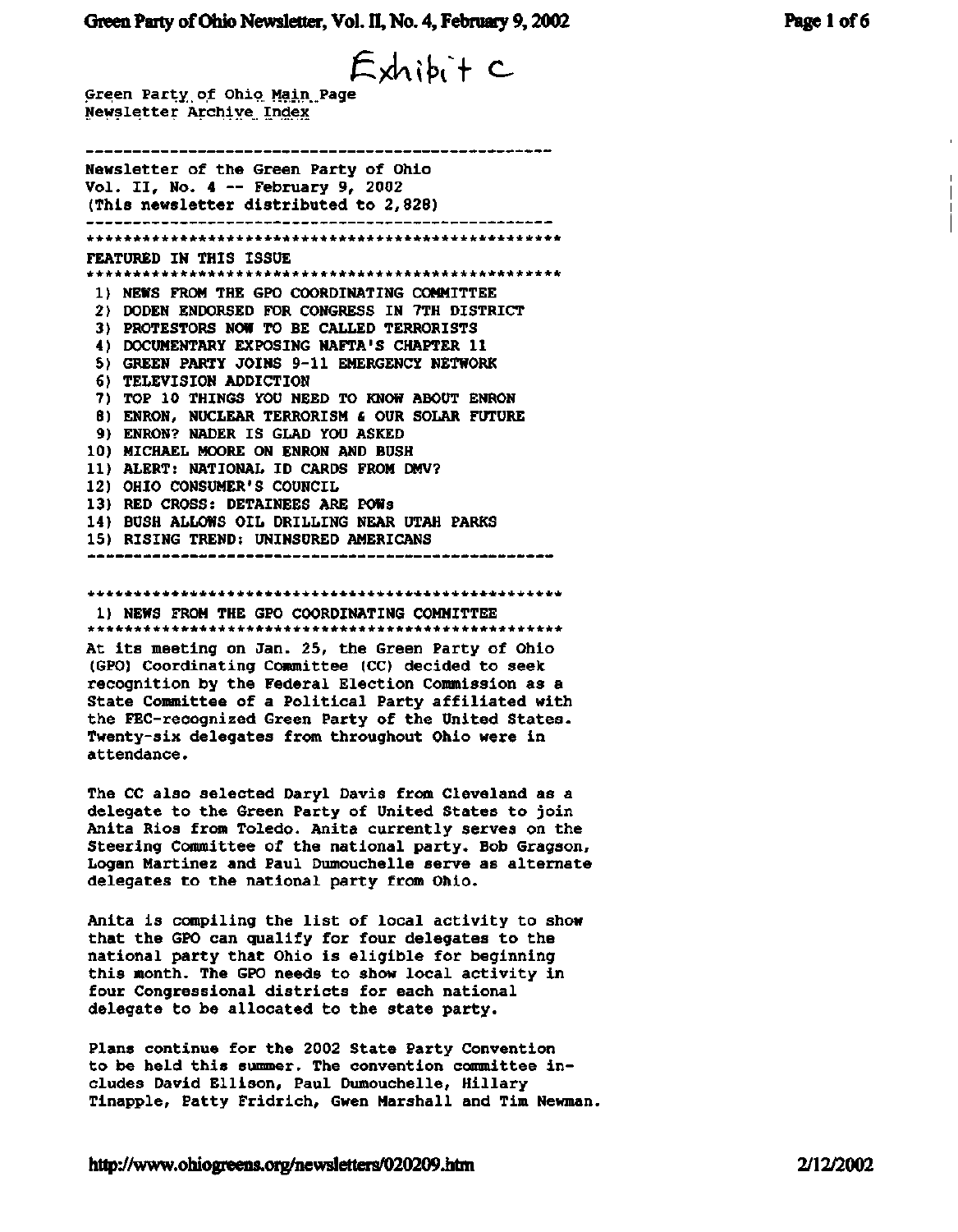**\*\*\*\*\*\*\*\*\*\*\*\*\*\*\*\*\*\*\*\*\*\*\*\*\*\*\*\*\*\*\*\*\*\*\*\*\*\*\*\*\*\*\*\*\*\*\*\*\*\* \* 2) DODEN ENDORSED FOR CONGRESS IN 7TH DISTRICT** 

\*\*\*\*\*\*\*\*\*\*\*\*\*\*\*\*\*\*\*\*\*\*\*\*\*\*\*\*\*\*\*\*\*\*\*\*\*\*\*\*\*\*\*\*\*\*\*\*\*\*\*

**The Green Party of West Central Ohio has endorsed Frank Doden for US Congress from the 7th Congressional District. The newly redrawn district includes two major military bases. The current incumbent is David Hobson, a Republican who is currently the chair of the House Appropriations subcommittee on Military Construction.** 

#### **\*\*\*\*\*\*\*\*\*\*\*\*\*\*\*\*\*\*\*\*\*\*\*\*\*\*\*\*\*\*\*\*\*\*\*\*\*\*\*\*\*\*\*\*\*\*\*\*\*\*\* 3) PROTESTORS NOW TO BE CALLED TERRORISTS**

**\*\*\*\*\*\*\*\*\*\*\*\*\*\*\*\*\*\*\*\*\*\*\*\*\*\*\*\*\*\*\*\*\*\*\*\*\*\*\*\*\*\*\*\*\*\*\*\*\*\*\*** 

**The Utah state legislature just passed Utah House Bill 100 (an amendment to Utah's criminal code) which defines protestors as terrorists. The bill states that a person is guilty of commercial terrorism if he enters or remains unlawfully on the premises or in a building of any business with the intent to interfere with the employees, customers, personnel, or operations of a business.** 

**This bill was amended and passed by the Utah House of Representatives and referred to the Utah Senate on Feb. 4 in order to limit protests at the Olympics. The Senate will vote on the bill soon.** 

**To read the full text of this Utah bill, see: http: //www. le. state.ut.us/~2002/bills/hbillint/hb0100..htm** 

#### **\*\*\*\*\*\*\*\*\*\*\*\*\*\*\*\*\*\*\*\*\*\*\*\*\*\*\*\*\*\*\*\*\*\*\*\*\*\*\*\*\*\*\*\*\*\*\*\*\*\*\***

**4) DOCUMENTARY EXPOSING NAFTA\*S CHAPTER 11 \*\*\*\*\*\*\*\*\*\*\*\*\*\*\*\*\*\*\*\*\*\*\*\*\*\*\*\*\*\*\*\*\*\*\*\*\*\*\*\*\*\*\*\*\*\*\*\*\*\*\* On Tues., Feb. 5, the latest segment in TRADING DEMOCRACY, a collaboration between Bill Moyers and producer Sherry Jones, was aired. The documentary shown on PBS reveals how an obscure provision hidden in the North America Free Trade Agreement (NAFTA) can cost taxpayers millions of dollars and subvert democracy when multinational corporations sue the government over environmental and health laws that threaten their profits.** 

**To read more on the report, see: [http://www.](http://www) globalexchange. orq/ftaa/2002/moyers010702 .\_html** 

#### **\*\*\*\*\*\*\*\*\*\*\*\*\*\*\*\*\*\*\*\*\*\*\*\*\*\*\*\*\*\*\*\*\*\*\*\*\*\*\*\*\*\*\*\*\*\*\*\*\*\*\***

**5) GREEN PARTY JOINS 9-11 EMERGENCY NETWORK \*\*\*\*\*\*\*\*\*\*\*\*\*\*\*\*\*\*\*\*\*\*\*\*\*\*\*\*\*\*\*\*\*\*\*\*\*\*\*\*\*\*\*\*\*\*\*\*\*\*\* The Green Party of the United States has voted to** 

**join the 9-11 Emergency National Network (ENN), a broad-based national peace coalition. Green participation in ENN will add the political force of the U.S.'s most prominent third party to the growing peace movement, and will encourage Green participation in the March on Washington scheduled for April 20.** 

**<http://www.ohiogreens.org/newsletters/020209.htm>2/12/2002** 

÷

ŧ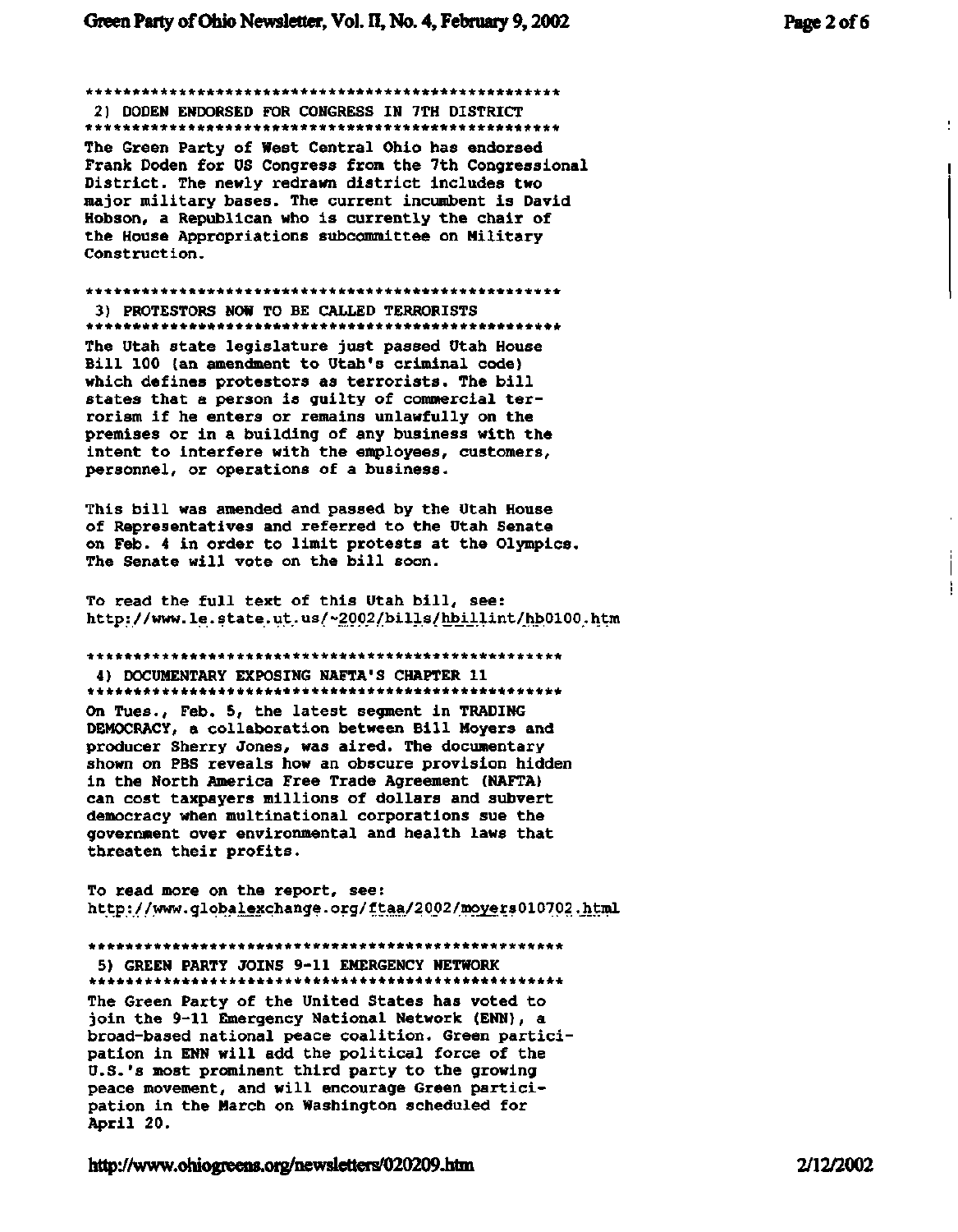**Read the entire news release at: [http://www.greenpartyus.org/press/pr\\_02](http://www.greenpartyus.org/press/pr_02) 08 02.html** 

**\*\*\*\*\*\*\*\*\*\*\*\*\*\*\*\*\*\*\*\*\*\*\*\*\*\*\*\*\*\*\*\*\*\*\*\*\*\*\*\*\*\*\*\*\*\*\*\*\*\*\* 6) TELEVISION ADDICTION**  \*\*\*\*\*\*\*\*\*\*\*\*\*\*\*\*\*\*\*\*\*\*\*\*\*\*\*\*\*\*\*\*\*\*\*\*\*\*\*\*\*\*\*\*\*\*\*\*\*\*\*

**"The term "TV addiction" is imprecise and laden with value judgments, but it captures the essence of a very real phenomenon. Psychologists and psychiatrists formally define substance dependence as a disorder characterized by criteria that include spending a great deal of time using the substance; using it more often than one intends; thinking about reducing use or making repeated unsuccessful efforts to reduce use; giving up important social, family or occupational activities to use it; and reporting withdrawal symptoms when one stops using it."** 

**To read the entire article about television addiction from the February 2002 issue of Scientific American, see: [http://www.](http://www) sciam. com/2002/ 0202issue/0202kubey.htrnl** 

**For more information about television, see Commercial Alert's web page at: <http://www.commercialalert.org/television/index.html>**

**Also, see the TV-Turnoff Network at: <http://www.tvturnoff.org/>**

**\*\*\*\*\*\*\*\*\*\*\*\*\*\*\*\*\*\*\*\*\*\*\*\*\*\*\*\*\*\*\*\*\*\*\*\*\*\*\*\*\*\*\*\*\*\*\*\*\*\*\* 7) TOP 10 THINGS YOU NEED TO KNOW ABOUT ENRON** 

**\*\*\*\*\*\*\*\*\*\*\*\*\*\*\*\*\*\*\*\*\*\*\*\*\*\*\*\*\*\*\*\*\*\*\*\*\*\*\*\*\*\*\*\*\*\*\*\*\*\*\* Enron's meltdown is more than a lone business scandal, it's an indictment of our entire financial and political system. This smart, simple Enron primer explains why.** 

**To read this entire AlterNet article, see: http: //[www.alternet.](http://www.alternet) org/story. html\_?\_Storyip=12326** 

**\*\*\*\*\*\*\*\*\*\*\*\*\*\*\*\*\*\*\*\*\*\*\*\*\*\*\*\*\*\*\*\*\*\*\*\*\*\*\*\*\*\*\*\*\*\*\*\*\*\*\* 8) ENRON, NUCLEAR TERRORISM & OUR SOLAR FUTURE** 

**\*\*\*\*\*\*\*\*\*\*\*\*\*\*\*\*\*\*\*\*\*\*\*\*\*\*\*\*\*\*\*\*\*\*\*\*\*\*\*\*\*\*\*\*\*\*\*\*\*\*\* Harvey Wasserman, author and internationally known expert adviser to the anti-nuclear movement, will speak Sat., Feb. 16 in the Ohio Union Stecker Lounge, 3rd Floor (1738 N. High St.) , Columbus. His latest book is titled, "The Last Energy War: The Battle Over Utility Deregulation." Mr. Wasserman is a writer for magazines and journals around the world, and regularly appears on radio shows like "Radio Nation" and "Democracy Now!" He is a Columbus resident who participated in the successful fights against a regional nuclear waste dump and to shut down Columbus's dioxin-emitting trash burning power plant, and is a columnist for "Columbus Alive" magazine.** 

**For more information, see:** 

**<http://www.ohiogreens.org/newsletters/020209.htm> 2/12/2002**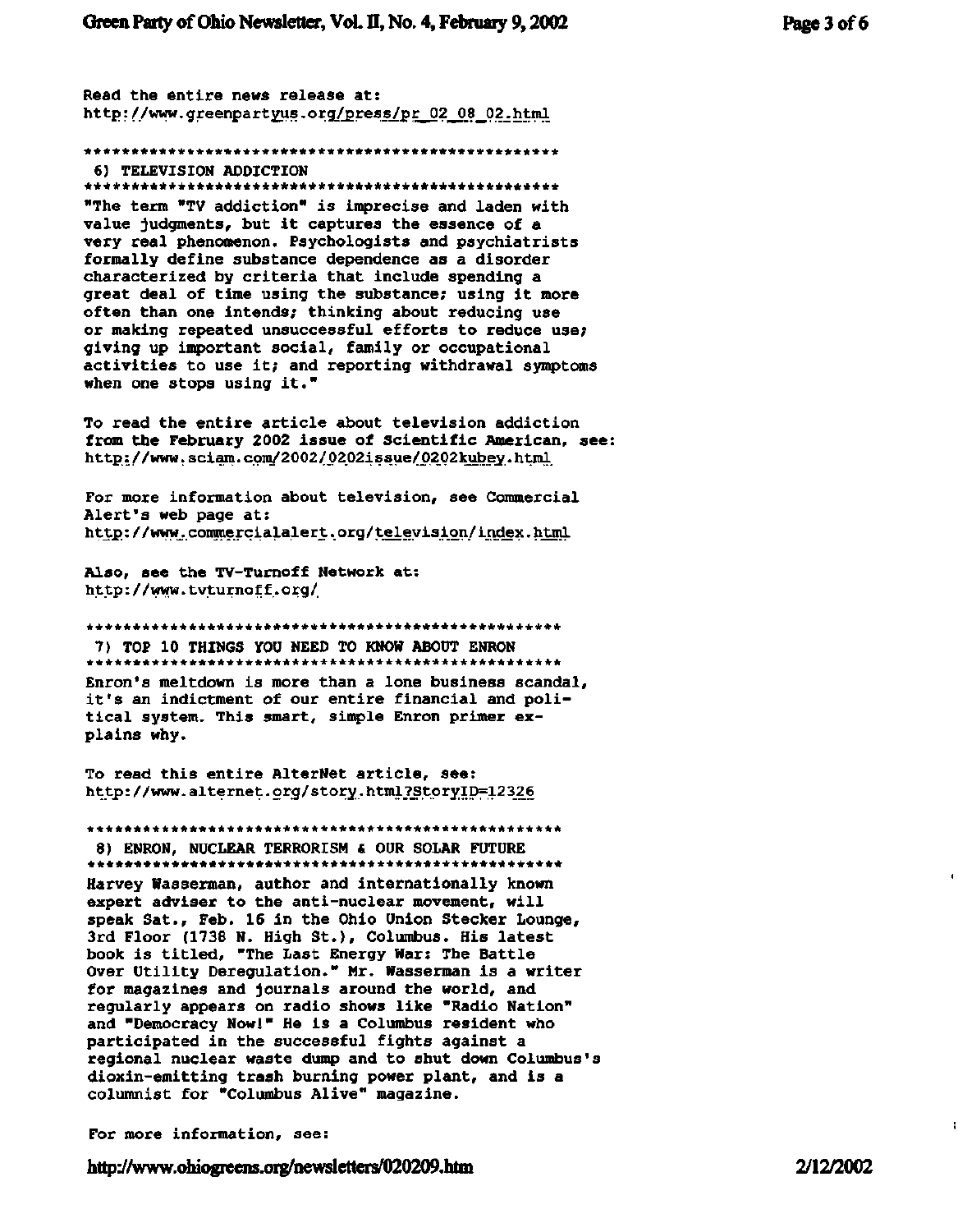**\*\*\*\*\*\*\*\*\*\*\*\*\*\*\*\*\*\*\*\*\*\*\*\*\*\*\*\*\*\*\*\*\*\*\*\*\*\*\*\*\*\*\*\*\*\*\*\*\*\*\* 9) ENRON? NADER IS GLAD YOU ASKED \*\*\*\*\*\*\*\*\*\*\*\*\*\*\*\*\*\*\*\*\*\*\*\*\*\*\*\*\*\*\*\*\*\*\*\*\*\*\*\*\*\*\*\*\*\*\*\*\*\*\*** 

**Why, yes, Ralph Nader would be delighted to discuss the Enron scandal. But don't expect the once and possibly future presidential candidate to do so with a straight face. "I hate to say 'I told you so,\*" he begins, barely cloaking his glee over what could be the greatest corporate scandal in the lifetime of America's greatest corporate critic. "But"—and now the 67-year-old consumer activist pauses with an unexpectedly theatrical flair—"I told you so!"** 

**To read the 2/25/02 article from The Nation, see: <http://www.commondreams.org/views02/0208-01.htm>**

**To read "Nader Had It Right All Along" published in the Boson Globe (2/5/02), visit: <http://www.commondreams.org/views02/0206-01.htm>**

**\*\*\*\*\*\*\*\*\*\*\*\*\*\*\*\*\*\*\*\*\*\*\*\*\*\*\*\*\*\*\*\*\*\*\*\*\*\*\*\*\*\*\*\*\*\*\*\*\*\*\* 10) MICHAEL MOORE ON ENRON AND BUSH \*\*\*\*\*\*\*\*\*\*\*\*\*\*\*\*\*\*\*\*\*\*\*\*\*\*\*\*\*\*\*\*\*\*\*\*\*\*\*\*\*\*\*\*\*\*\*\*\*\*\*** 

**Michael Moore says that because he allowed Enron to rip a huge hole in our political system and in so many people's lives, it is time for George W. Bush to resign.** 

**See Michael Moore's comments at: [http://www.michaelmoqre.com/2002\\_0129.html](http://www.michaelmoqre.com/2002_0129.html)** 

**\*\*\*\*\*\*\*\*\*\*\*\*\*\*\*\*\*\*\*\*\*\*\*\*\*\*\*\*\*\*\*\*\*\*\*\*\*\*\*\*\*\*\*\*\*\*\*\*\*\*\* 11) ALERT: NATIONAL ID CARDS FROM DMV? \*\*\*\*\*\*\*\*\*\*\*\*\*\*\*\*\*\*\*\*\*\*\*\*\*\*\*\*\*\*\*\*\*\*\*\*\*\*\*\*\*\*\*\*\*\*\*\*\*\*\*** 

**The American Association of Motor Vehicle Administrators (AAMVA) Special Task Force on Identification Security has recommended that the driver's license become the functional equivalent of a national ID card and has requested that Congress adopt and fund the Driver Record Information Verification System (DRIVerS), so that "state agencies and federal agencies such as the Immigration and Naturalization Service, the Social Security Administration, the Bureau of Vital Statistics, and, if necessary, the Federal Bureau of Investigation, can share information."** 

**For more information, see: [http://www.eff.org/alerts/20020116\\_eff\\_dmy\\_natl\\_id\\_alert.html](http://www.eff.org/alerts/20020116_eff_dmy_natl_id_alert.html)** 

**\*\*\*\*\*\*\*\*\*\*\*\*\*\*\*\*\*\*\*\*\*\*\*\*\*\*\*\*\*\*\*\*\*\*\*\*\*\*\*\*\*\*\*\*\*\*\*\*\*\*\*** 

**12) OHIO CONSUMERS' COUNSEL** 

**\*\*\*\*\*\*\*\*\*\*\*\*\*\*\*\*\*\*\*\*\*\*\*\*\*\*\*\*\*\*\*\*\*\*\*\*\*\*\*\*\*\*\*\*\*\*\*\*\*\*\* The Ohio Consumers' Counsel is a residential utility advocate.** 

**For more information, see:** 

**<http://www.ohiogreens.org/newsletters/020209.htm>2/12/2002** 

 $\mathbf{I}$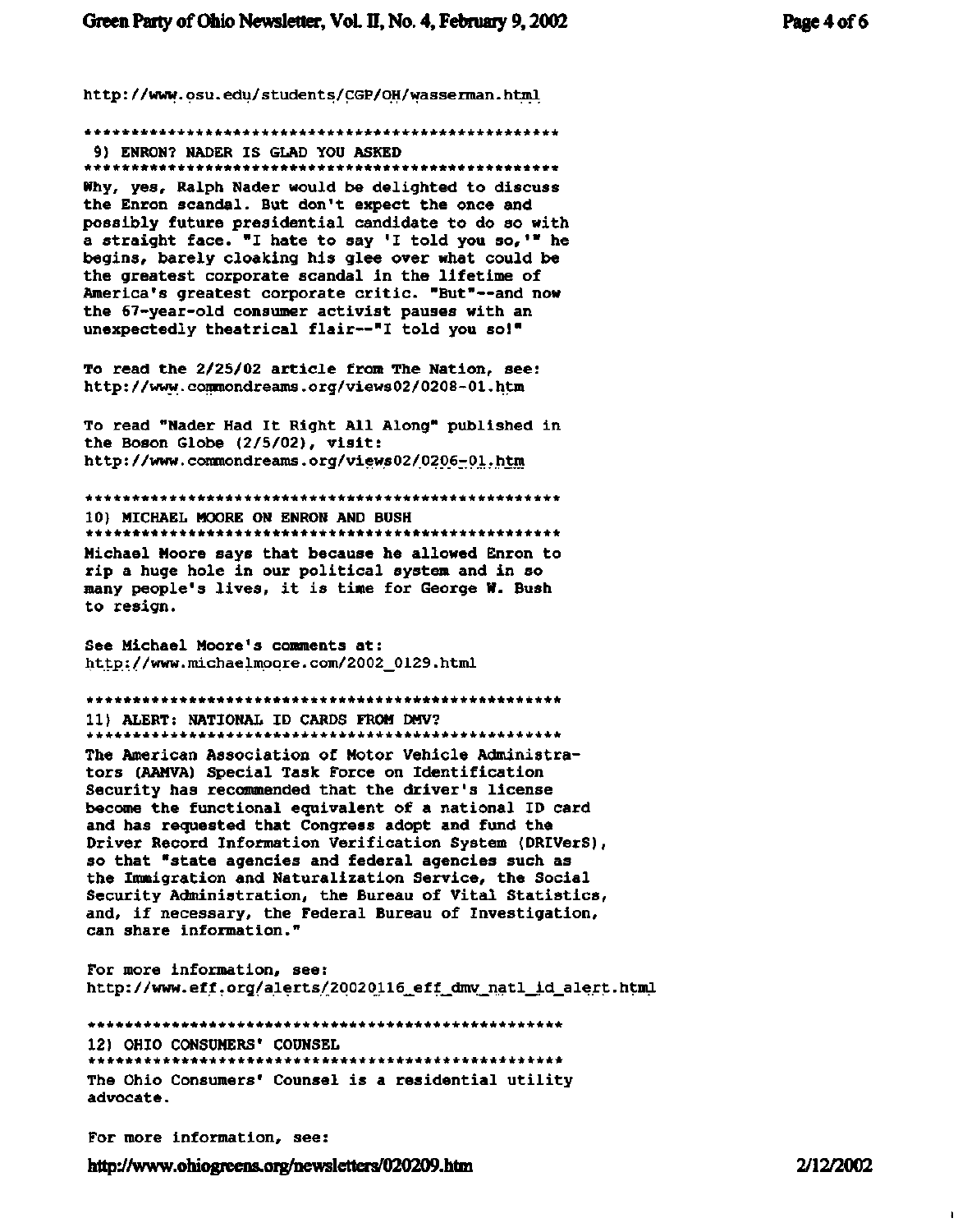<http://www.pickocc.org>

\*\*\*\*\*\*\*\*\*\*\*\*\*\*\*\*\*\*\*\*\*\*\*\*\*\*\*\*\*\*\*\*\*\*\*\*\*\*\*\*\*\*\*\*\*\*\*\*\*\*\* 13) RED CROSS: DETAINEES ARE POWs \*\*\*\*\*\*\*\*\*\*\*\*\*\*\*\*\*\*\*\*\*\*\*\*\*\*\*\*\*\*\*\*\*\*\*\*\*\*\*\*\*\*\*\*\*\*\*\*\*\*\* The Bush Administration calls it a "war on terrorism," but fails to acknowledge that all detainees from this "war" are "prisoners of war." On Friday, the International Red Cross disagreed with the administration.

To read the story from CNN, see: <http://www.cnn.com/2002/WORLD/europe/02/08/ret.cuba.redcross/index.html>

\*\*\*\*\*\*\*\*\*\*\*\*\*\*\*\*\*\*\*\*\*\*\*\*\*\*\*\*\*\*\*\*\*\*\*\*\*\*\*\*\*\*\*\*\*\*\*\*\*\*\*

14) BUSH ALLOWS OIL DRILLING NEAR UTAH PARKS \*\*\*\*\*\*\*\*\*\*\*\*\*\*\*\*\*\*\*\*\*\*\*\*\*\*\*\*\*\*\*\*\*\*\*\*\*\*\*\*\*\*\*\*\*\*\*\*\*\*\* The Bush administration is opening the red rock country near two of Utah's popular national parks to oil and gas drilling, over the objections of some park rangers in the Southwest and government scientists. As part of the president's energy plan to expand development on federal lands, 50,000-pound trucks have been pounding the ground between Arches and Canyonlands National Parks, searching for oil with seismic measuring instruments. At the same time, oil companies have bought leases to drill on federal land outside Canyonlands park.

To read the entire 2/8/02 NY Times article, see: <http://www.nytimes.com/2002/02/08/politicsy08UTAH.html>

\*\*\*\*\*\*\*\*\*\*\*\*\*\*\*\*\*\*\*\*\*\*\*\*\*\*\*\*\*\*\*\*\*\*\*\*\*\*\*\*\*\*\*\*\*\*\*\*\*\*\*

15) RISING TREND: UNINSURED AMERICANS \*\*\*\*\*\*\*\*\*\*\*\*\*\*\*\*\*\*\*\*\*\*\*\*\*\*\*\*\*\*\*\*\*\*\*\*\*\*\*\*\*\*\*\*\*\*\*\*\*\*\*

At least two million people lost their health insurance in the last 13 months as the economy continued a downward spiral. A coalition has formed to reverse the rising trend of uninsured Americans.

Read the NY Times article by visiting: http://www.nytimes.com/2002/02/09/national/09INSU.html?todaysheadlines

\*\*\*\*\*\*\*\*\*\*\*\*\*\*\*\*\*\*\*\*\*\*\*\*\*\*\*\*\*\*\*\*\*\*\*\*\*\*\*\*\*\*\*\*\*\*\*\*\*\*\* The views expressed in this newsletter are those of the author or organization noted and do not necessarily reflect the opinions of the Green Party of Ohio. \*\*\*\*\*\*\*\*\*\*\*\*\*\*\*\*\*\*\*\*\*\*\*\*\*\*\*\*\*\*\*\*\*\*\*\*\*\*\*\*\*\*\*\*\*\*\*\*\*\*\*

Miss an issue of our newsletter? You can now read past newsletters of the Green Party of Ohio by visiting the newsletter archives at: <http://www.ohiogreens.org/newsletters/> \*\*\*\*\*\*\*\*\*\*\*\*\*\*\*\*\*\*\*\*\*\*\*\*\*\*\*\*\*\*\*\*\*\*\*\*\*\*\*\*\*\*\*\*\*\*\*\*\*\*\*

We publish this newsletter weekly (with some exceptions) to keep you informed about events, **activities, and news of** interest **to the Green Party**  of Ohio — [http://www.ohiogreens.prg.](http://www.ohiogreens.prg)

**<http://www.ohiogreens.org/newsletters/020209.htm>2/12/2002** 

 $\ddot{.}$